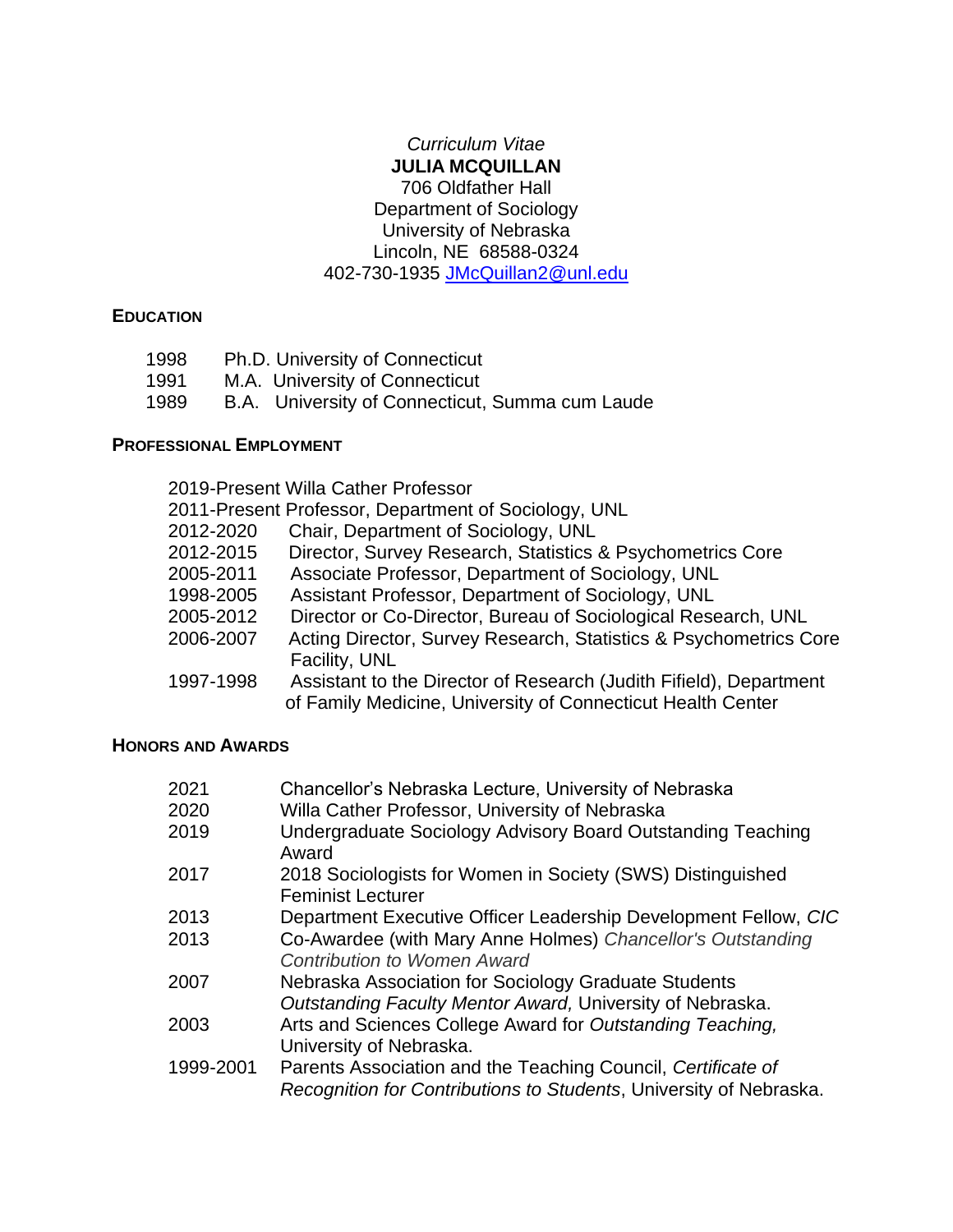- 1998 *Phi Beta Kappa* Honors Society
- 1998 Sociologists for Women in Society, *Cheryl Allyn Miller Award for the Study of Women and Work.*
- 1997 *Edward Victor Gant Scholarship for Outstanding Graduate Student*, University of Connecticut.

#### **GRANTS AND CONTRACTS**

#### *External*

- 2020 *"RAPID: Using Popular Media to Educate Youth About the Biology of Viruses and the Current COVID-19 Pandemic"* Judy Diamond (PI), Julia McQuillan (Co-PI), Patricia Wonch Hill (Co-PI), Elizabeth VanWormer (Co-PI). 5/8/2020 NSF COVID-19 DRL 2028026. \$200,000.
- 2018 *"Worlds of Connections: Engaging Youth with Health Research through Network Science and Stories in Augmented Reality"* Julia McQuillan (PI), Patricia Wonch Hill (Co-I), Christine Cutucache (Co-I), Kirk Dombrowski (Co-I), Bilal Khan (Co-I). \$1.2 Million. SEPA NIGMS National Institutes of Health. NIH 1R25GM129836-01
- 2018 *"Planning Grant: Engineering Research Center for Additive Manufacturing Technologies in Distributed, Localized Food Manufacturing (AMFM)."* NSF award # 1840419. Jeyam Kondan Subbiah (PI), Julia McQuillan (Co-I), David Britton (Co-I), Mark Riley (Co-I), Ali Tamayol (Co-I). \$100,000. National Science Foundation.
- 2012 *"Biology of Human: Understanding Ourselves Through the Lens of Current Biomedical Research"* NIH 1R25OD010506. \$1.3 Million. Judy Diamond (PI), **Julia McQuillan** (Co-Investigator), Charles Wood (Co-Investigator). SEPA proposal National Institute of Health.
- 2012 *"Expanding the Typology of Life Transitions in Women Using a Clinical Data-Based Approach"* Kathy Kaiser (PI), Margaret Kaiser (Co-PI), **Julia McQuillan** (Co-PI). American Nursing Foundation. \$7,500.
- 2012 "*Big Ten STEM Writing Retreat".* The Elsevier Foundation New Scholars Grant Awardee. \$45,000. Patricia Wonch Hill (PI), Mary Anne Holmes (Co-Investigator) and **Julia McQuillan** (Co-investigator).
- 2010 "*Introducing the National Survey of Fertility Barriers*." Workshop at the Population Association of America. \$10,000. With Karina M. Shreffler, **Julia McQuillan**, Arthur L. Greil, and David R. Johnson.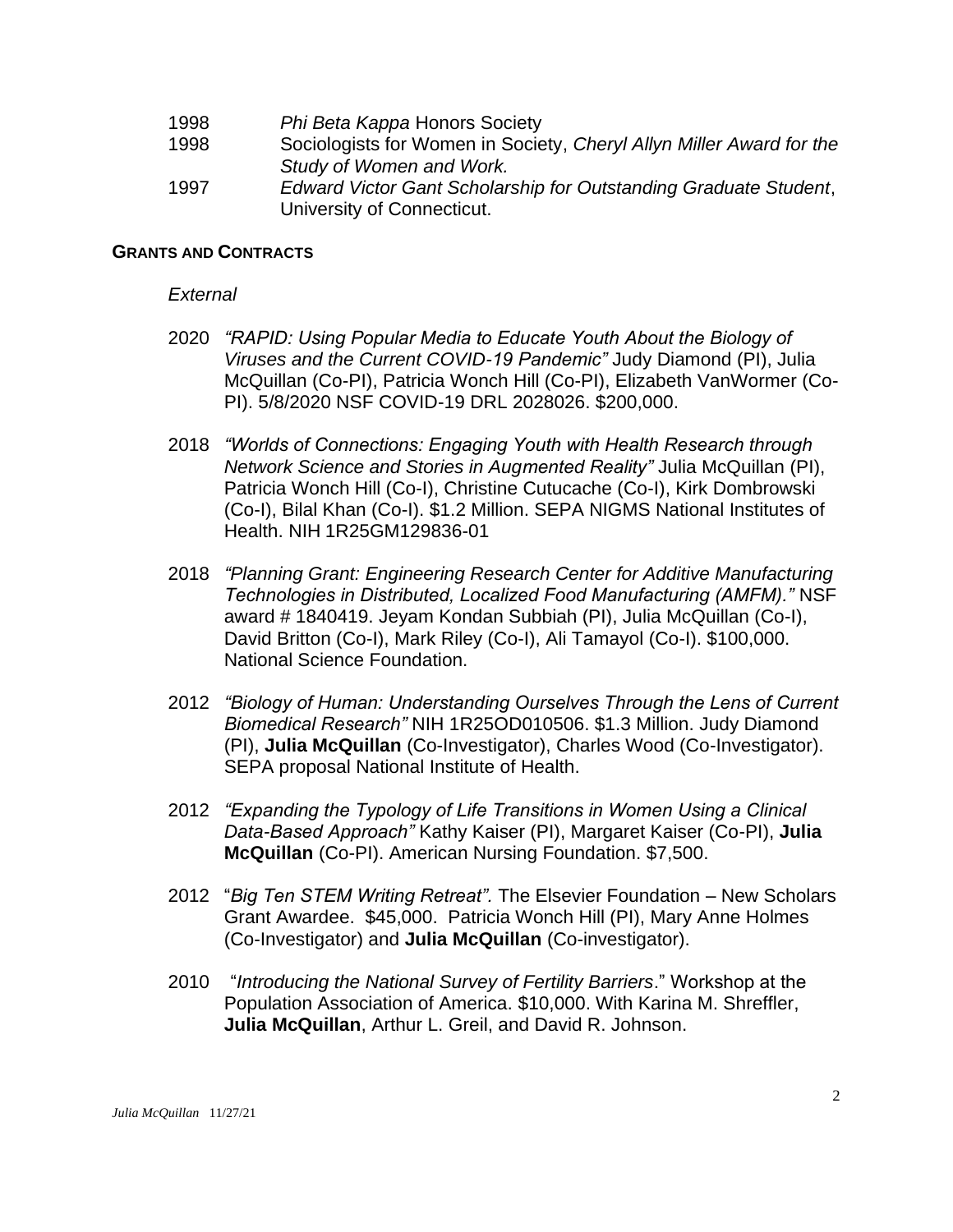- 2008 "*Advance Nebraska: NSF Institutional Transformation Grant*." HRD-0811250. Co-Principal Investigators Mary Anne Holmes, **Julia McQuillan**, Stephanie Adams, David Mandersheid, and Barbara Couture. \$3.8 Million.
- 2007 "*Transition From High school for Students Who Have Received Special Services."* Nebraska Department of Education Special Populations. Stacia Halada **and Julia McQuillan**, to the Bureau of Sociological Research. \$80,763.
- 2004 "*Infertility: Pathways and Psychosocial Outcomes."* R01 HD044144-01A. National Institute of Child Health and Human Development (NICHD). (\$2,485,580). Principal Investigator Lynn White. Additional Coinvestigators: **Julia McQuillan**, David R. Johnson, Larry Greil, Naomi Lacy, Mary Casey Jacob, Lauri Scheuble.

#### *Internal Funding*

- 2020 Office of Research and Economic Development's Arts and Humanities Research Enhancement Program award. (Ash Smith, PI; Elizabeth Van Wormer, Stacy Asher, Julia McQuillan)
- 2018 Research Council Distinguished Lecturer Award to bring Dr. Peter Bearman to campus to give a talk. (McQuillan)
- 2018 Convocations Committee Award to bring Dr. Peter Bearman to campus to give and award. (McQuillan)
- 2016 College of Arts and Sciences International Travel Enhance Grant to attend the European Population Council meeting. (McQuillan)
- 2013 Research Council Grant in Aid (UNL) (Patricia Hill, PI; McQuillan, co-investigator) *Understanding Science Identity Development and the Role of Peer Social Networks-Biology of Human* The major goals of this project were to obtain funding to support the purchase of computers to aid in survey data collection at a Title I Middle School in Lincoln Nebraska, as well as to gain formative feedback for NIH SEPA Biology of Human materials. \$9,862
- 2009 *Minority Health-Related Research Projects – Tobacco Settlement Fund.* Experiments on contact and cooperation with minority compared to nonminority survey participants in the Infertility: Psychosocial and Behavioral Outcomes study. University of Nebraska-Lincoln. \$49,987.
- 2007 *Faculty Development Leave.* University of Nebraska Lincoln. One semester leave.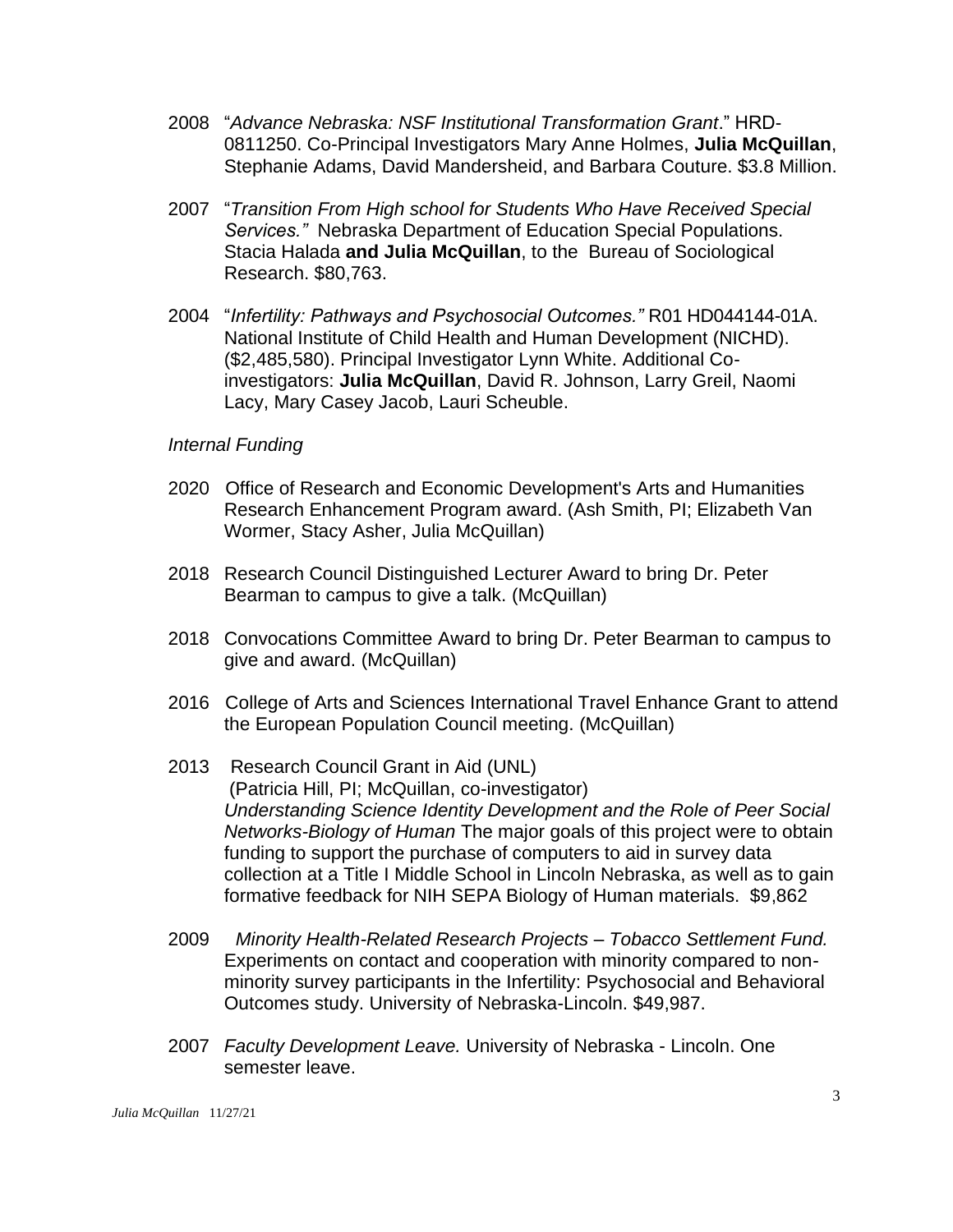- 2006 *Laymann Fund Award*. "Sustaining Breastfeeding after Employment: Assessing the Role of Child Care Providers*."* With Patricia Wonch Hill. University of Nebraska - Lincoln*.* \$7,747.
- 2003 *Haas Award Junior Faculty Summer funding.* Department of Sociology, University of Nebraska - Lincoln. \$2,500.
- 2001 *University of Nebraska-Lincoln and-University of Nebraska Medical Center Joint NIH Research Program Competition.* David Johnson, **Julia McQuillan**, Janis J. Twiss, Naomi Lacy, Mary Casey Jacob, and Danelle Deboer, "Managing Infertility: Social Effects on Pathways and Psychological Well-Being." University of Nebraska-Lincoln. \$50,000.
- 2000 *Gallup Research Professorship*. "Intra-Individual and Intra-Couple Change in Family/Market Connections: Implications for Meeting Competing Demands." University of Nebraska-Lincoln. One course release.
- 1999 *Layman Fund Award*. "Longitudinal Work and Family Project." University of Nebraska-Lincoln. \$6,350
- 1998 *Faculty Summer Research Fellowship.* "Assessing Causal Order Between Paid and Domestic Work Over Time Among Two-Earner Spouses". University of Nebraska-Lincoln. \$6,500.
- 1998 *Research Grand-In-Aid.* "Following 24 Girls as They Become Women: 1992-1999"*.* University of Connecticut - Storrs. \$2,517.

#### **PUBLICATIONS (PEER REVIEWED)**

- Nikolaus Stevenson; Amie S Sommers; Neal Grandgenett; William Tapprich; Julia McQuillan; Michelle Phillips; Rachael Jensen; Christine E. Cutucache. Forthcoming. "Replicating or Franchising a STEM Afterschool Program Model: Core Elements of Programmatic Integrity." International Journal of STEM Education.
- McQuillan, Julia, Jasmin Passet-Wittig, Arthur L. Greil, and Martin Bujard.2021. Is perceived inability to procreate associated with life satisfaction? Evidence from a German panel study, *Reproductive Biomedicine & Society Online*. <https://doi.org/10.1016/j.rbms.2021.09.004>
- Diamond, Judy, Elizabeth VanWormer, Amy Spiegel, Trish Hill, Aaron Sutherlen, Bob Hall, Julia McQuillan. Forthcoming. "Developing Pandemic Comics for Youth Audiences" *Journal of Stem Outreach*. [https://www.jstemoutreach.org/article/25790](https://www.jstemoutreach.org/article/25790-developing-pandemic-comics-for-youth-audiences) [developing-pandemic-comics-for-youth-audiences](https://www.jstemoutreach.org/article/25790-developing-pandemic-comics-for-youth-audiences)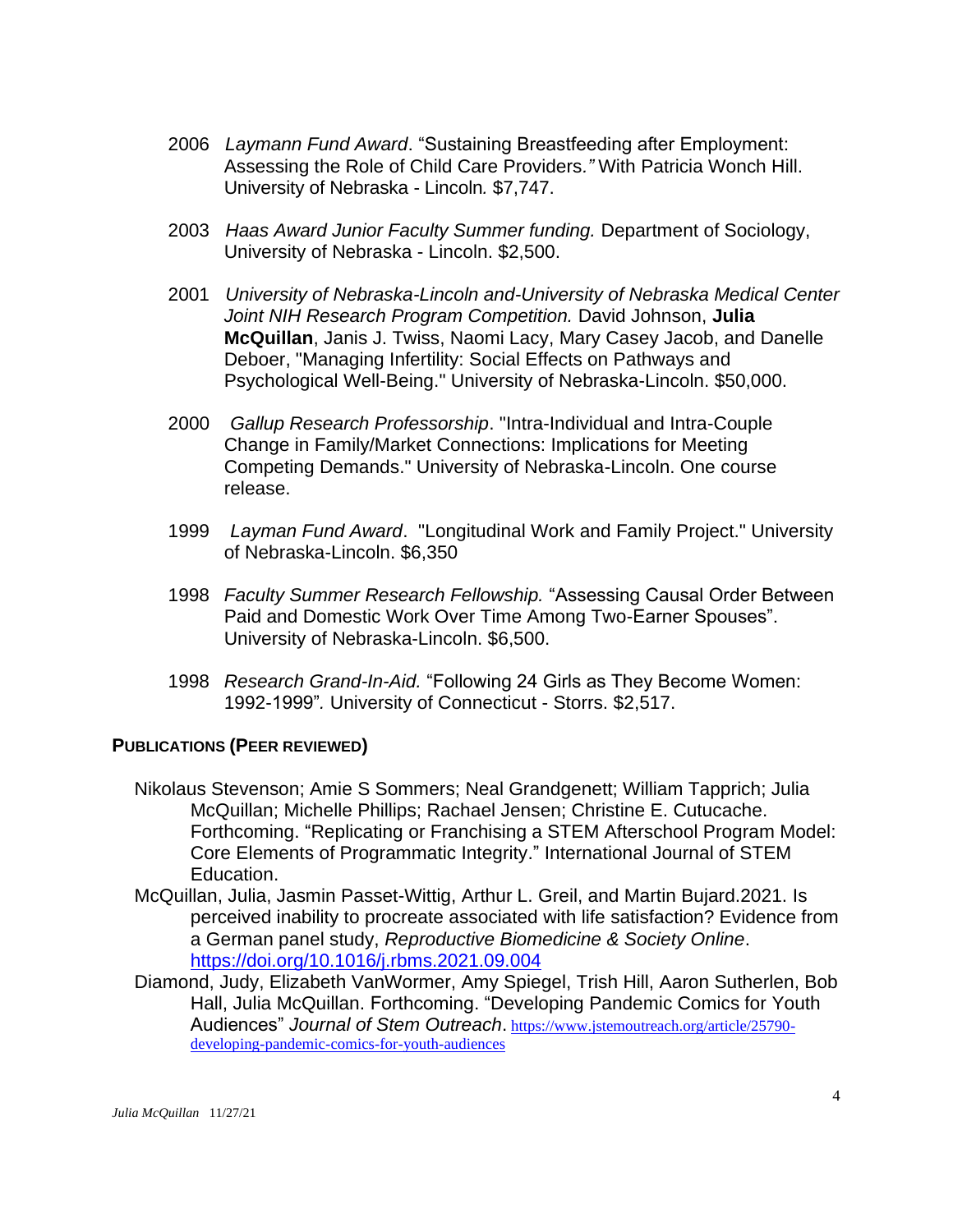- Shreffler, Karina, Arthur L. Greil. Stacy Tiemeyer, Larry Gibbs, and Julia McQuillan. *Forthcoming*. "Is Reproductive Orientation Associated with Sexual Satisfaction among Partnered U.S. Women?" *Archives of Sexual Behavior.*
- McQuillan, Julia and Nestor Hernandez. *2021*. Real Life Conundrums in the Struggle for Institutional Transformations. *Gender & Society*. *35*(3), 300– 329. <https://doi.org/10.1177/08912432211013147>
- McQuillan, Julia., Arthur.L. Greil, Anna. Rybińska, Stacy. Tiemeyer, Karina Shreffler, and Colleen.Colaner Warner. 2021. Is a Dyadic Stressor Experienced as Equally Distressing by Both Partners? The Case of Perceived Fertility Problems. *Journal of Social and Personal Relationships*. *38 (1), 342-362. DOI*: 10.1177/0265407520953903 journals.sagepub.com/home/spr
- Ray, Colleen, Sela. Harcey, Julia McQuillan, and Arthur L. Greil. 2020. Mutual Influence? Gender, Partner Pregnancy Desires, Fertility Intentions, and Birth Outcomes in the U.S. Heterosexual Couples. *Journal of Family Issues*. 41 (11), 2090-2111 <https://journals.sagepub.com/doi/pdf/10.1177/0192513X20906540>
- Passet-Wittig, Jasmin, Bujard Martin., McQuillan Julia, Greil Arthur.L. 2020. Is perception of inability to procreate a temporal phenomenon? *Advances in Life Course Research.* 45.10039. doi: <https://doi.org/10.1016/j.alcr.2020.100339>
- Greil, Arthur L., Julia McQuillan, Elizabeth Richardson, Michele Lowery, and Kathleen S. Slauson-Blevins. 2020. Stability and Change in Motherhood Status and Fertility Problem Identification: Implications for Changes in Self-Esteem. *Journal of Family Issues.* 41 (9), 1674-1695. <https://journals.sagepub.com/doi/pdf/10.1177/0192513X19894349>
- Lowry, Michele, Arthur L. Greil, Julia McQuillan, Andrea.R. Burch, and Karina. Shreffler. 2020. Medically-Defined Infertility vs. Self-Perceived Fertility Problem: Implications of Survey Wording for Assessing Associations with Depressive Symptoms. *Women's Health Reports.* 1 (1), 232-240.
- Greil, Arthur L., Katherine M. Johnson, Julia McQuillan, Kathleen M. Shreffler, O. Leyser-Whalen. 2020. Does Self-Identifying as Having a Health Problem Precede Medical Contact? The Case of Infertility. *Sociological Focus.* 52(3)
- Johnson, Katherine, Arthur L. Greil, Julia McQuillan, Ophra Leyser-Whalen,and Karina Shreffler. 2020. Infertility and self-identification: The Indeterminacy of the illness-self relationship. *Sociological Perspectives*. 63(3). 388-405. <https://journals.sagepub.com/doi/pdf/10.1177/0731121419867691>
- Greil, Arthur L., Katherine M. Johnson, Michele H. Lowry, Julia McQuillan and Kathleen S. Slauson-Blevins. 2020. Degrees of Medicalization: The Case of Infertility HealthSeeking, *The Sociological Quarterly,* 61:2, 347-365. DOI: 10.1080/00380253.2019.1625731

<https://www.tandfonline.com/doi/full/10.1080/00380253.2019.1625731>

- Shreffler, Karina M. Arthur L. Greil, Stacy M. Tiemery, and Julia McQuillan. 2020. Is infertility resolution associated with a change in women's well-being? *Human Reproduction.* 35(3), 605-616.
- Tiemeyer, Stacy, Karina Shreffler, and Julia McQuillan. 2020. Pregnancy happiness, implications of prior loss and pregnancy intendedness. *Journal of Reproductive and Infant Psychology*. 38(2) 184-198.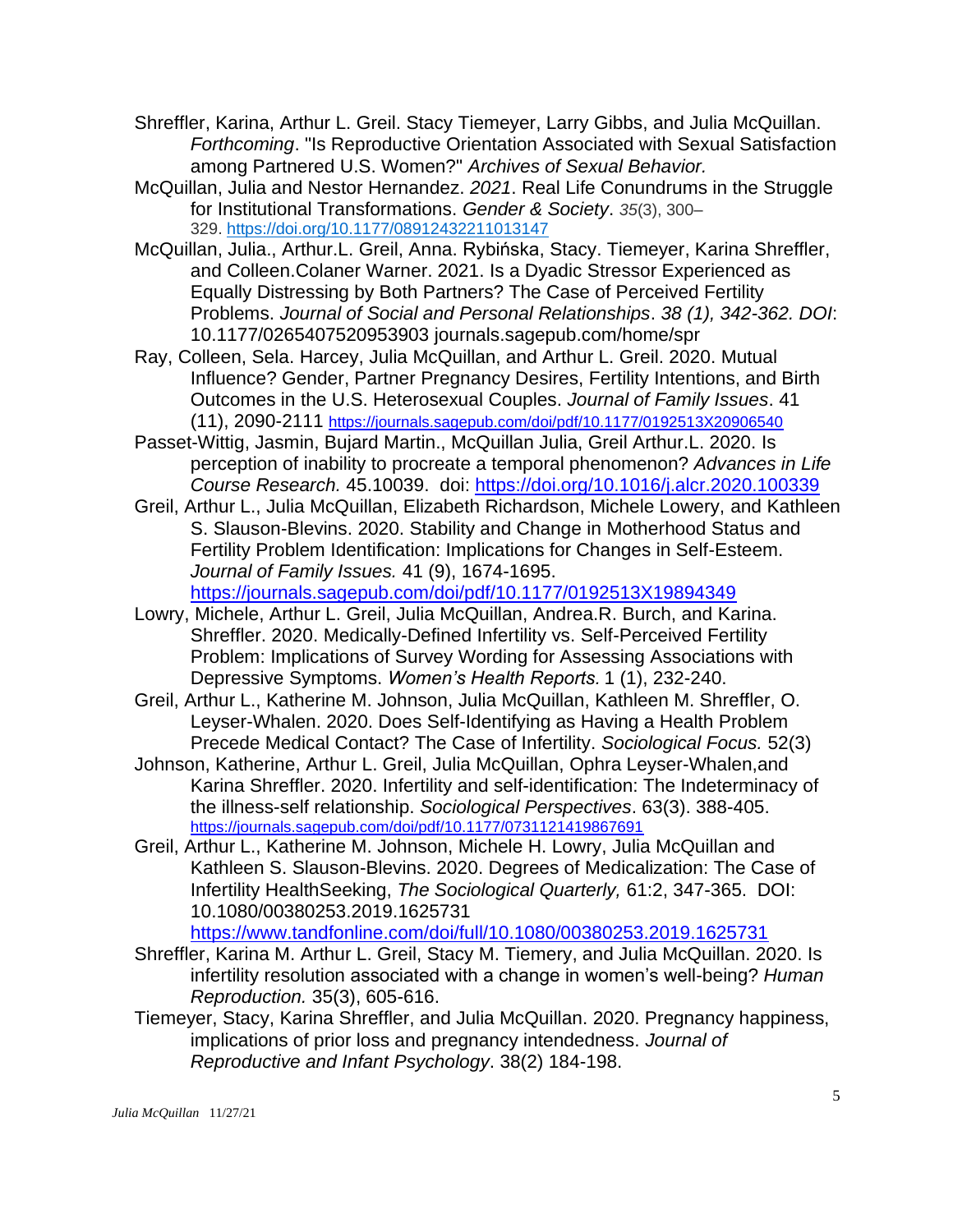- Shreffler, Karina M., Stacy Tiemeyer, Julia McQuillan, Arthur L. Greil. 2020. Exploring Experiences with Sterilization among Nulliparous Women. *Women's Reproductive Health.* 7. 1. 36-48. DOI: 10.1080/23293691.2019.1690306 <https://www.tandfonline.com/doi/pdf/10.1080/23293691.2019.1690306>
- Greil, Arthur L., Kathleen Slauson-Blevins, Michele Lowry, and Julia McQuillan. 2020. Concerns about Treatment for Infertility in a Probability-Based Sample of U.S. Women. *Journal of Reproductive and Infant Psychology.* 38:1:16-24. <https://www.tandfonline.com/doi/pdf/10.1080/02646838.2019.1587395>
- Greil, Arthur L., Julia McQuillan, Andrea R. Burch, Michele H. Lowry, Stacy M. Tiemeyer, and Kathleen s. Slauson-Blevins. 2019. "Change in Motherhood Status and Fertility Problem Identification: Implications for Life Satisfaction". *Journal of Marriage and Family*. 81:1162-1173. DOI: 10.1111/jomf.12595 <https://onlinelibrary.wiley.com/doi/full/10.1111/jomf.12595>
- Shreffler, Karina, Stacy Tiemeyer, Arthur L. Greil, Julia McQuillan, and Tiffany Spierling. 2019. "Partner congruence on fertility intentions and values: Implications for birth outcomes." *Journal of Social and Personal Relationships*. 36:8:2307-2322. [https://doi.org/10.1177/0265407518787232](https://urldefense.proofpoint.com/v2/url?u=https-3A__doi.org_10.1177_0265407518787232&d=DwMGaQ&c=Cu5g146wZdoqVuKpTNsYHeFX_rg6kWhlkLF8Eft-wwo&r=fILb6qQXeUAZbsrvu-VRIsD9z-UDQkiTJFJIlLFx-uo&m=XNjTMjmha0WYfbGnqwgKHSvLzkptVgRsEuADU7nCTxw&s=oxZJBgcsfAb37fmTPf2zDxnjrRI03FTLnndohUC65WU&e=)
- Jochman, Joseph, Alexis Swendener, Julia McQuillan, Luke Novak. 2018. "Are Biological Science Knowledge, Interests, and Science Identity Framed by Religious and Political Perspectives in the United States?" *The Sociological Quarterly.* 59:4:584-602. https://doi.org/10.1080/00380253.2018.1481726
- Johnson, Katherine M., Arthur L. Greil, Karina M. Shreffler, and Julia McQuillan. 2018. "Fertility and Infertility: Toward an Integrative Research Agenda." *Population Research & Policy Review,* 37 (5):641-666. DOI: 10.1007/s11113- 018-9476-2
- Ray, Colleen, Sela Harcey, Arthur L. Greil, Stacy Tiemeyer, and Julia McQuillan. 2018. "Stability and change in personal fertility ideals among U.S. women in heterosexual relationships". *Demographic Research*. 39:16:459-486. https://www.demographic-research.org/Volumes/Vol39/16/ DOI: 10.4054/DemRes.2018.39.16
- Greil, A. L., K. Slauson-Blevins, J. McQuillan, M. H. Lowry, A. R. Burch, & K. M. Shreffler. 2018. "Relationship Satisfaction Among Infertile Couples: Implications of Gender & Self-Identification". *Journal of Family Issues*. *39*(5), 1304-1325*.* doi:10.1177/0192513X17699027
- Leyser-Whalen, O., Greil, A. L., McQuillan, J., Johnson, K. M. and Shrefffler, K. M. 2018. 'Just because a doctor says something, doesn't mean that [it] will happen': Self-perception as having a Fertility Problem among Infertility Patients. *Sociology of Health & Illness*. 40:3:445-462. doi:10.1111/1467- 9566.12657
- Hill, P. W., McQuillan, J., Spiegel, A.N., & Diamond, J. 2018. Discovery orientation, cognitive schemas, and disparities in science identity in early adolescence. *Sociological Perspectives.* 6(1), 99-125. doi:10.1177/0731121417724774 <http://journals.sagepub.com/doi/10.1177/0731121417724774>
- Terceira A. Berdahl and Julia McQuillan. 2018. "Self-Rated Health Trajectories among Married Americans: Do Disparities Persist over 20 Years?" *Journal of*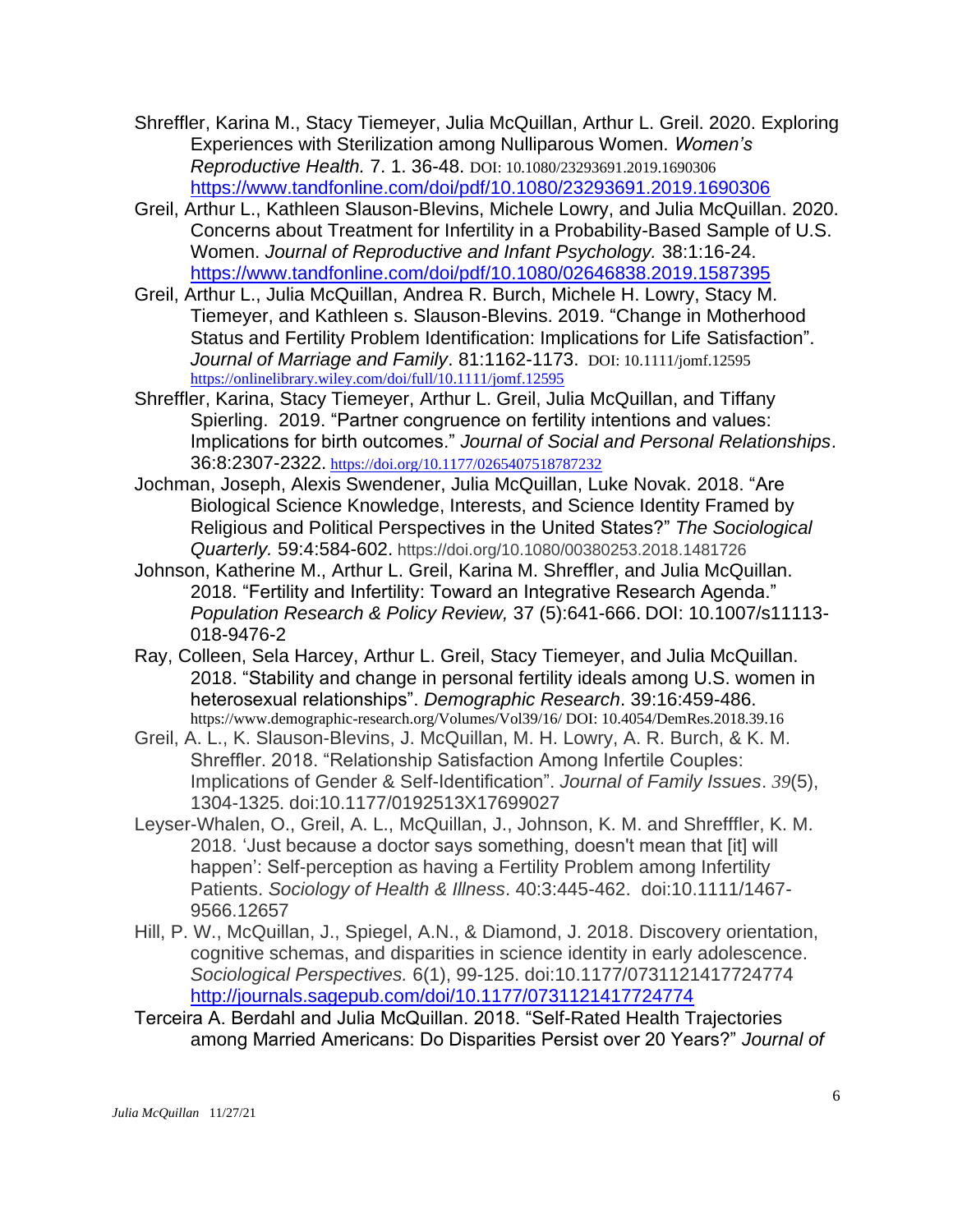*Aging Research*, Vol. 2018, Article ID

1208598. [https://doi.org/10.1155/2018/1208598.](https://doi.org/10.1155/2018/1208598)

- Hill, Patricia Wonch, Julia McQuillan, Eileen Hebets, Amy Spiegel, and Judy Diamond. 2018. Informal Science Experiences among Urban and Rural Youth: Exploring Differences at the Intersections of Socioeconomic Status, Gender, and Ethnicity. *Journal of Stem Outreach (online journal)*  <https://doi.org/10.15695/jstem/v1i1.28>
- Shreffler, K.M., Greil, A.L., & McQuillan, J. 2017. Responding to infertility: Lessons from a growing body of research & suggested guidelines for practice. Invited paper for Special Issue on Translational Family Science: *Family Relations.* 66(4):644-658. doi:10.1111/fare.12281
- Greil, Arthur L., Kathleen S. Slauson-Blevins, Karina M. Shreffler, Katherine M. Johnson, Michelle H. Lowry, Andrea R. Burch, and Julia McQuillan. 2017. "Decline in ethical concerns about reproductive technologies among a representative sample of US women". *Public Understanding of Science*. 26 (7) 789-805.
- Hill, P. W., McQuillan, J., Talbert, E. J., Spiegel, A. N., Gauthier, G. R., & Diamond, J. 2017. Science Possible Selves and Desire to be a Scientist: Mindsets, Gender Bias, and Confidence during Early Adolescence, *Social Sciences*, 6(2), 55. [https://nihsepa.org/publication/science-possible-selves-and-the-desire-to-be-a](https://nihsepa.org/publication/science-possible-selves-and-the-desire-to-be-a-scientist-mindsets-gender-bias-and-confidence-during-early-adolescence/)[scientist-mindsets-gender-bias-and-confidence-during-early-adolescence/](https://nihsepa.org/publication/science-possible-selves-and-the-desire-to-be-a-scientist-mindsets-gender-bias-and-confidence-during-early-adolescence/)
- Tichenor, Veronica, Julia McQuillan, Arthur L. Greil, Andrew V. Bedrous, Amy Clark, Karina M. Shreffler. 2017. Variation in Attitudes Toward Being a Mother by Race/Ethnicity and Education Among Women in the United States. *Sociological Perspectives*. Volume 60 (3), 600-219.
- Gauthier, G. Robin. Patricia Wonch Hill, Julia McQuillan, Spiegel, Amy. N., and Diamond, Judy. 2017 "The Potential Scientist's Dilemma: How the Masculinization of Science Shapes Friendships and Science Job Aspirations" *Social Sciences* 6 (1), 14.

[https://nebraska.pure.elsevier.com/en/publications/science-possible-selves](https://nebraska.pure.elsevier.com/en/publications/science-possible-selves-and-the-desire-to-be-a-scientist-mindsets)[and-the-desire-to-be-a-scientist-mindsets](https://nebraska.pure.elsevier.com/en/publications/science-possible-selves-and-the-desire-to-be-a-scientist-mindsets)

- Kazyak, Emily, Nicholas Park, Julia McQuillan, and Arthur L. Greil. 2016. "Attitudes toward Motherhood among U.S. Sexual Minority Women." *Journal of Family Issues*. 37 (13), 1771-1796.
- Shreffler, Karina M., Stacy Tiemeyer, Cassandra Dorius, Tiffany Spierling, Arthur L. Greil, and Julia McQuillan. 2016. "Infertility and Fertility Intentions, Desires, and Outcomes among U.S. Women." *Demographic Research*. 35. 1149-1168.
- Shreffler, Karina, Arthur L. Greil, Julia McQuillan, Kami L. Gallus. 2016. "Reasons for Tubal Sterilization, Regret, and Depressive Symptoms". *Journal of Infant and Reproductive Psychology*. 34 (3) 304-313.
- Greil Arthur L., Kathleen Slauson-Blevins, Stacy Tiemeyer, Julia McQuillan, and Karina M. Shreffler. 2016. A New Way to Estimate the Potential Unmet Need for Infertility Services Among Women in the United States**.** *Journal of Women's Health.* 25 (2), 133-138.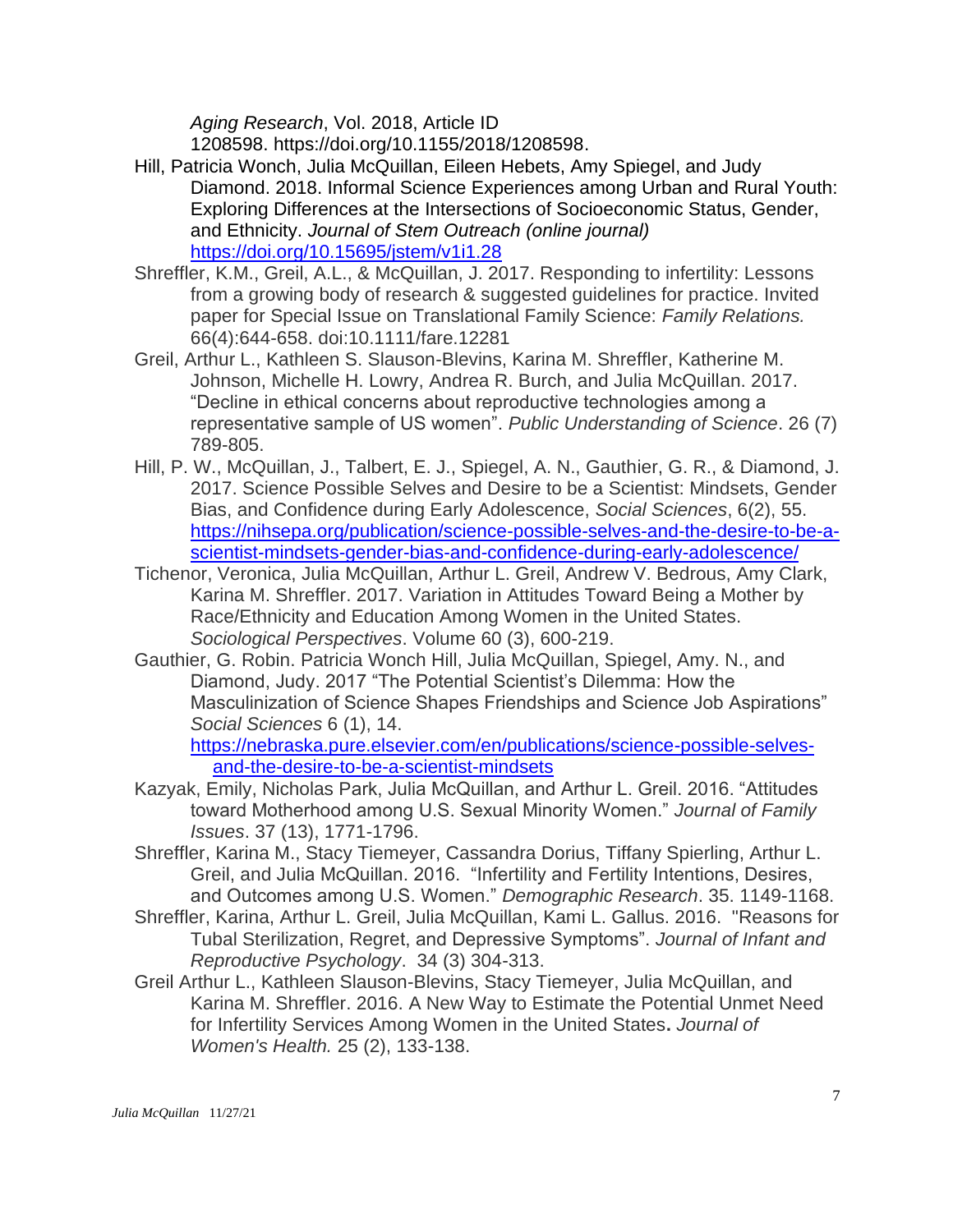- Diamond, Judy, Julia McQuillan, Patricia Wonch Hill, Amy N. Spiegel, Rebecca Smith, John West, and Charles Wood. 2016. Viruses, Vaccines and the Public. *Museums & Social Issues: A Journal of Reflective Discourse.* 11 (1) 9- 16. DOI:10.1080/15596893.2016.1131099
- Diamond, J., Ben Jee, Camilla Matuk, Julia McQuillan, Amy Spiegel, and David Uttal. 2015. "Museum monsters and victorious viruses: Improving public understanding of emerging biomedical research". *Curator* 58(3): 299-311.

Shreffler, Karina. M., Arthur .L. Greil, K.S. Mitchell, & Julia McQuillan. 2015. "Variation in pregnancy intendedness across U.S. women's pregnancies". *Maternal and Child Health Journal*. 19 (5) 932-938.

Shreffler, K.M., Julia McQuillan, A. L. Greil, & D.R. Johnson. 2015. Surgical sterilization, regret, and race: Contemporary patterns. *Social Science Research*. 50:31-45.

McQuillan, Julia, Arthur L. Greil, Karina M. Shreffler, and Andrew V. Bedrous. 2015. "The Importance of Motherhood and Fertility Intentions among U.S. Women." *Sociological Perspectives.* 58 (1) 20-35.

Greil, Arthur L., Julia McQuillan and Delida Sanchez. 2014. "Does fertility-specific distress vary by race/ethnicity? Findings from a probability sample of women in the United States." *Journal of Health Psychology*. 2(2)183-192. DOI: 10.1177/1359105314524970

Blevins-Slauson, Kathleen; Julia McQuillan and Aurthur L. Greil. 2013. Online and In-Person Health-Seeking for Infertility. *Social Science and Medicine.* 99:110- 115. DOI information: 10.1016/j.socscimed.2013.10.019.

Spiegel, Amy. N., Julia. McQuillan, Peter. Halpin, Camilla Matuk, & Judy Diamond. 2013. Engaging teenagers with science through comics. *Research in Science Education*, 43(6), 2309-2326. Doi: 10.1007/211165-013-9358-x.

Greil, Arthur.L., Katherine Johnson, Julia McQuillan, & Karina J. Shreffler. 2013. The Importance of Social Cues for Medical Helpseeking: The Case of Infertility. *Social Inquiry*. 83:2:209-237.

Whitbeck, Les, Kellie Hartshorn, Julia McQuillan and Devan Crawford. 2012. "Factors Associated with Growth in Daily Smoking among Indigenous Adolescents". *Journal of Research on Adolescence.* 19:22:768-781

McQuillan, Julia, Arthur L. Greil, Karina M. Shreffler, Kari C. Gentzler, Patricia Wonch Hill, John Hathcoat. 2012. "Does the Reason Matter? Childlessness Specific Distress among U.S. Women." *Journal of Marriage and Family.* 74:5:1166- 1181.

- Tichenor, Veronica., McQuillan, Julia. Greil, Authur.L., & Shreffler, Katrina.M. 2011. The Importance of Fatherhood to U.S. Married and Cohabiting Men. *Fathering*. 9:3:232-251. <http://digitalcommons.unl.edu/sociologyfacpub/166/>
- Greil, Aurthur.L., McQuillan, Julia., Shreffler, Karina.M., Johnson, Kathleen., & Blevins-Slauson, Katherine. 2011. "Race and Medical Services for Infertility: Stratified Reproduction in a Population-Based Sample of U.S. Women*." Journal of Health and Social Behavior*. 52:4: 493-50. <http://digitalcommons.unl.edu/sociologyfacpub/162/>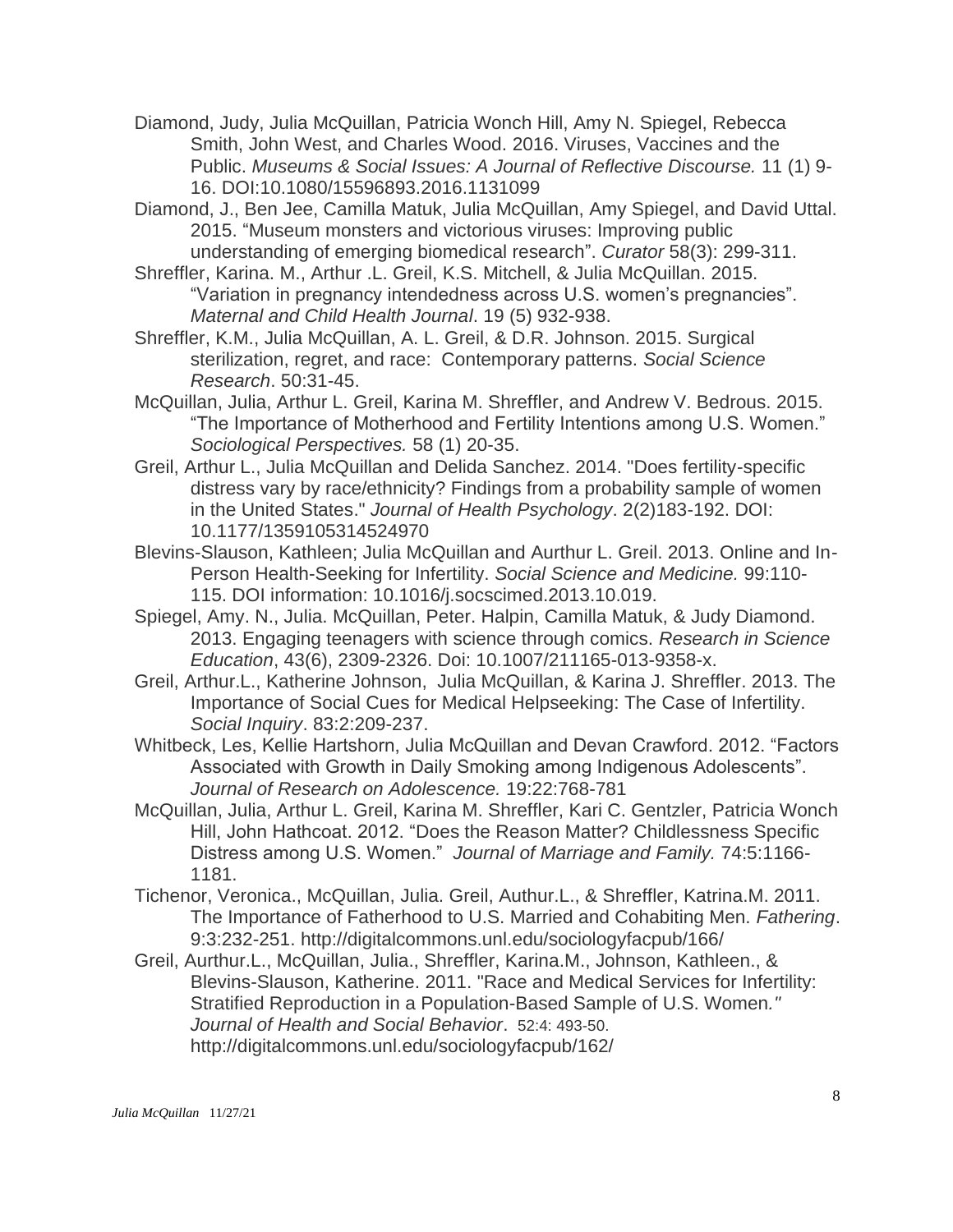- Greil, Arthur L., Kathleen Johnson, Julia McQuillan, Naomi Lacy. 2011. "Are prior pregnancy outcomes relevant for models of fertility specific distress or infertility helpseeking?" *Human Fertility* 14:3:160-166.
- Greil, Arthur L., Karina M. Shreffler, Lone Schmidt, Julia McQuillan. 2011. "Variation in Distress among Infertile Women: Evidence from a Population-Based Sample". *Human Reproduction*. 26:8:2101-2112.
- Greil, Arthur L., Kathleen Slauson-Blevins and Julia McQuillan. 2011. "The Social Construction of Infertility". *Sociological Compass*.5:8:736-746.
- Shreffler, Karina M., Julia McQuillan, and Arthur L. Greil. 2011. "Pregnancy Loss and Distress among U.S. Women." *Family Relations.* 60:3:342-355.
- Greil, Arthur L., Julia McQuillan, Michele Lowry and Karina Shreffler. 2011. Infertility treatment and fertility-specific distress: A longitudinal analysis of a populationbased sample of U.S. women. *Social Science & Medicine.* 73:1:87-94. <http://digitalcommons.unl.edu/sociologyfacpub/147/>
- McQuillan, Julia, Arthur L. Greil, and Karina M. Shreffler. 2011. "Pregnancy Intentions among Women Who Do Not Try: Focusing on Women Who Are Okay Either Way." *Maternal and Child Health Journal.* 15:2:178-187. <http://digitalcommons.unl.edu/sociologyfacpub/97/>

Digest.2011. Distinct Profile Found Among Women Ambivalent about Pregnancy. *Perspectives on Sexual and Reproductive Health*.42:3:216- 217.

- Greil, Arthur L., Julia McQuillan, Maureen Benjamins, David R. Johnson, Katherine M. Johnson, and Chelsea R. Heinz. 2010. "Specifying the Effects of Religiosity on Medical Helpseeking: The Case of Infertility." *Social Science & Medicine*. 71:4:734-742. <http://digitalcommons.unl.edu/sociologyfacpub/109/>
- Fifield, Judith, Julia McQuillan, Melanie Peele, Vitaly Nazarov, Andrea Apter, Thomas Babor, Joseph Burleson, Robert Cushman, Jeri Hepworth, Eric Jackson, Susan Reisine, Joseph Sheehan, and Joan Twiggs. 2010. "Improving Pediatric Asthma Control Among Minority Children Participating in Medicaid: Redesigning Practice to Deliver a Chronic Care Model." *Journal of Asthma*.47:7:718-27.
- Greil, Arthur L. and Julia McQuillan. 2010. "Trying Times": Medicalization, Intent, and Ambiguity in the Definition of Infertility." *Medical Anthropology Quarterly*. 24:137–156. <http://digitalcommons.unl.edu/sociologyfacpub/142/>
- Greil, Arthur L., Julia McQuillan, Katherine M. Johnson, Kathleen Slauson-Blevins, and Karina M. Shreffler. 2010. "The Hidden Infertile: Infertile Women without Pregnancy Intent in the United States." *Fertility and Sterility.* 93: 2080-3.
- Greil, Arthur L., Kathleen Slauson-Blevins, and Julia McQuillan. 2010. "The Experience of Infertility: A Review of Recent Literature." *Sociology of Health and Illness.* 32: 140-162. <http://digitalcommons.unl.edu/sociologyfacpub/102/>
- Shreffler, Karina M., Julia McQuillan, Arthur L. Greil, Naomi Lacy, and Christine Ngaruiya. 2009. "Odds of Having a Regular Doctor and Perceptions of Caring: Ethnic Patterns Among Women Aged 25 to 45." *Family Medicine*. 41: 271-276. PMID: 19343558 <http://digitalcommons.unl.edu/sociologyfacpub/61/>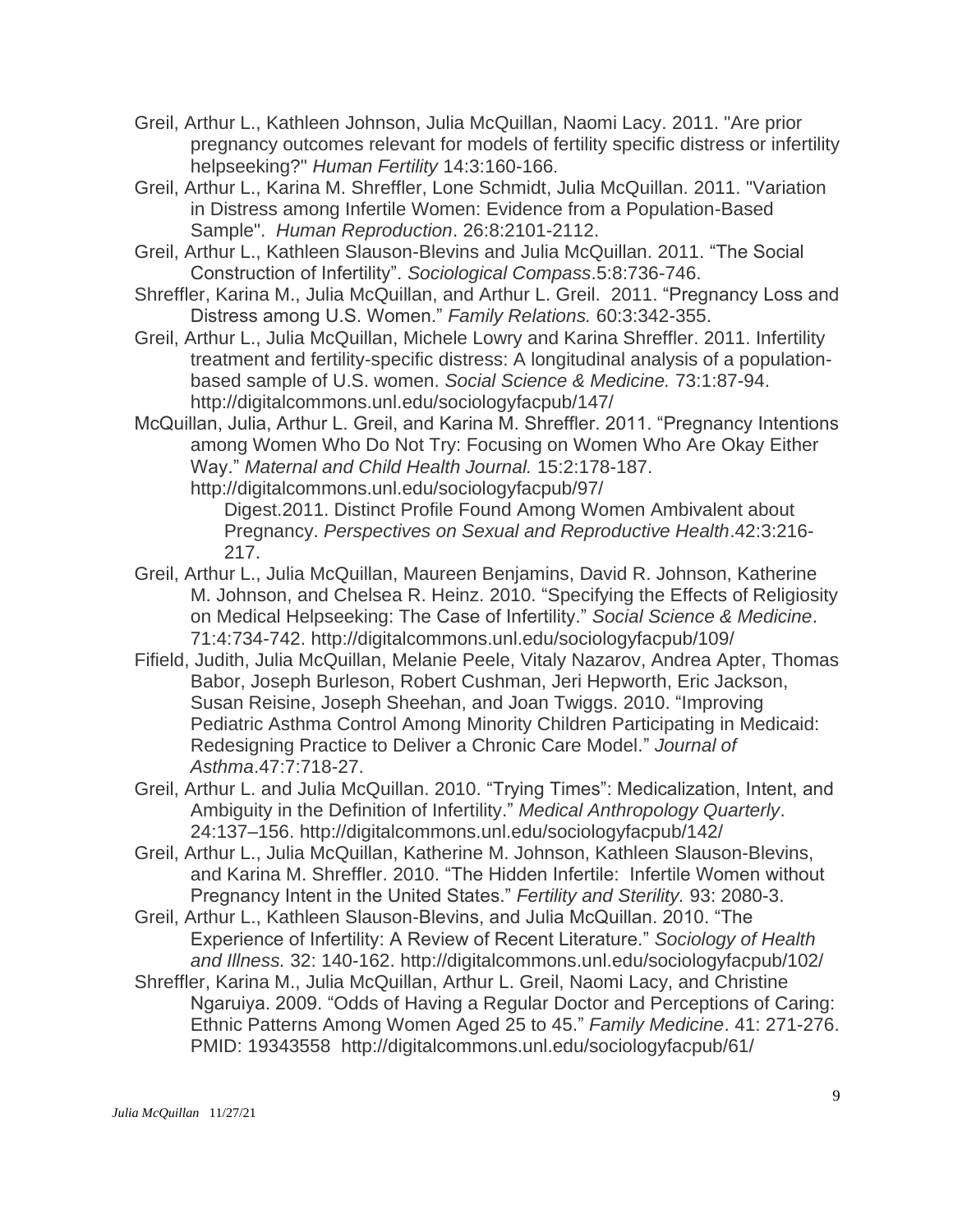- McGinnis, Lee, James Gentry, and Julia McQuillan. 2009. "Ritual-Based Behavior that Reinforces Hegemonic Masculinity in Golf: Variations in Women Golfers' Responses." *Leisure Sciences.* 31(1)19-36.
- Berdahl, Terceira and Julia McQuillan. 2008. "Occupational racial composition and Non-Fatal Work Injuries." *Social Problems.* 55:549-572. <http://digitalcommons.unl.edu/bosrfacpub/17/>
- McQuillan, Julia, Arthur L. Greil, Karina M. Shreffler, and Veronica Tichenor. 2008. "The Importance of Motherhood Among Women in the Contemporary United States." *Gender & Society.* 22: 477-496. 6 <http://digitalcommons.unl.edu/bosrfacpub/7>
- Jacob, Mary Casey, Julia McQuillan, and Arthur L Greil. 2007. "Psychological Distress by Type of Fertility Barrier." *Human Reproduction*. 22: 885-894. <http://digitalcommons.unl.edu/bosrfacpub/3>
- McQuillan, Julia, Arthur L. Greil, and Rosalie A. Torres Stone. 2007. "Infertility and Life Satisfaction Among Women." *Journal of Family Issues.* 28:955-981. <http://digitalcommons.unl.edu/bosrfacpub/6>
- Stone, Rosalie Torres and Julia McQuillan. 2007. "Beyond Hispanic/Latino: The Importance of Ethnicity-Specific Earnings Analyses." *Social Science Research*.36:175-200. <http://digitalcommons.unl.edu/bosrfacpub/5>
- White, Lynn and Julia McQuillan. 2006. "No Longer Intending: The Relationship Between Relinquished Fertility Intentions and Distress." *Journal of Marriage and Family*. 68(2) 478-490.<http://digitalcommons.unl.edu/bosrfacpub/11>
- White, Lynn, Julia McQuillan, and Arthur L. Greil. 2006. "Explaining Disparities in Infertility." *Fertility & Sterility*. 85:853-857.
- White, Lynn, Julia McQuillan, Arthur L. Greil, and David R. Johnson. 2006. "Infertility: Testing a Helpseeking Model." *Social Science & Medicine*. 62:1031-1041. <http://digitalcommons.unl.edu/bosrfacpub/8>
- McGinnis, Lee, Julia McQuillan, and Connie Chapple. 2005. "I Just Want to Play: Women and Golf." *Sociology of Sport & Social Issues.* 29:313-337. <http://digitalcommons.unl.edu/bosrfacpub/9>
- Fifield, Judith, Julia McQuillan, Steven Armelli, Howard Tennan, Susan Reisine, and Glenn Affleck. 2005. "Strain, Daily Work Stress and Pain in Workers with Rheumatoid Arthritis: Do Job Characteristics Make a Bad Day Worse?" *Work & Stress.* 18:275-291.<http://digitalcommons.unl.edu/bosrfacpub/14>
- Chapple, Connie, Julia McQuillan, and Terceira Berdahl. 2005. "Gender, Social Bonds and Delinquency: A Comparison of Boys' and Girls' Models." Social Science Research. 34:357-383. <http://digitalcommons.unl.edu/bosrfacpub/10>
- Greil, Arthur L. and Julia McQuillan. 2004. "Help-Seeking Patterns among U.S. Women." *The Journal of Reproductive and Infant Psychology.* 22:305-319. <http://digitalcommons.unl.edu/bosrfacpub/15>
- McQuillan, Julia, Arthur L. Greil, Lynn White, and Mary Casey Jacob. 2003." Frustrated Fertility: Infertility and Psychological Distress Among Women." *Journal of Marriage and Family.* 65:1007-1018. <http://digitalcommons.unl.edu/bosrfacpub/13>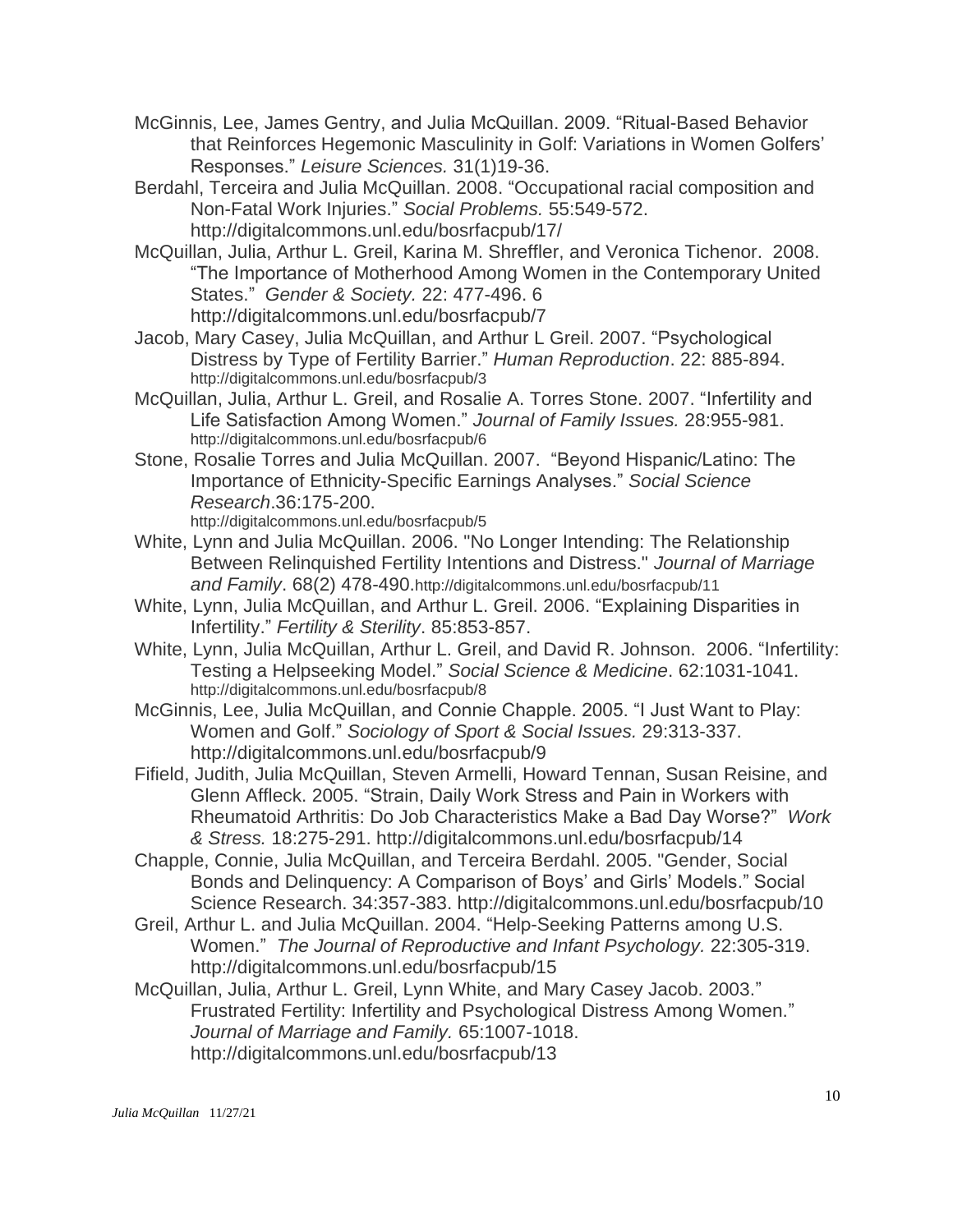McGinnis, Lee, Seungwoo Chun, and Julia McQuillan. 2003. "A Review of Gendered Consumption in Sport and Leisure." *Special issue on gender of Academy of Marketing Science Review.* Online Journal: <http://www.amsreview.org/articles/mcginnis05-2003.pdf> <http://digitalcommons.unl.edu/bosrfacpub/2>

- McQuillan, Julia, Judith Fifield, Joseph Sheehan, Susan Reisine, Howard Tennen, Victor Hesselbrock, and Naomi Rothfield. 2003." A Comparison of Self-Reports of Distress and Affective Disorder Diagnosis in RA: An ROC Analysis." *Arthritis & Rheumatism.* 49:368-376. <http://digitalcommons.unl.edu/bosrfacpub/12>
- McQuillan, Julia and Julie Pfeiffer. 2001. "Why Anne Makes us Dizzy: Reading Anne of Green Gables from a Gender Perspective." *Mosaic.* 34:17-32.
- Fifield, Judith, Julia McQuillan, Howard Tennen, T. Joseph Sheehan, Susan Reisine, Victor Hesselbrock, and Naomi Rothfield. 2001. "History of Affective Disorder and the Temporal Trajectory of Fatigue in Rheumatoid Arthritis." *Annals of Behavioral Medicine*. 23:34-41. <http://digitalcommons.unl.edu/bosrfacpub/1>
- Twiggs, Joan, Julia McQuillan, and Myra Marx Ferree. 1999. "Meaning and Measurement: Reconceptualizing Measures of the Division of Household Labor." *Journal of Marriage and the Family.* 61:712-724. <http://digitalcommons.unl.edu/sociologyfacpub/32/>
- Fifield, Judith, Howard Tennen, Susan Reisine, and Julia McQuillan. 1998. "Depression and the Long-Term Risk of Pain, Fatigue and Disability in Patients with RA." *Arthritis & Rhuematism.* 41:1851-1857. <http://digitalcommons.unl.edu/bosrfacpub/16>
- Ferree, Myra Marx and Julia McQuillan. 1998. "Gender-Based Pay Gaps: Methodological and Policy Issues in University Salary Studies." *Gender & Society*. 12:7-39.

<http://digitalcommons.unl.edu/sociologyfacpub/36>

- Fifield, Judith, Susan Reisine, Joseph Sheehan, and Julia McQuillan. 1996. "Gender, Paid Work and Symptoms of Emotional Distress in Rheumatoid Arthritis Patients." *Arthritis & Rheumatism*. 39:427-435.
- Weakliem, David, Julia McQuillan, and Tracey Schauer. 1995. "Towards Meritocracy? Changing Social Class Differences in Intellectual Ability." *Sociology of Education.* 68: 271-286.
- Reisine, Susan, Julia McQuillan, and Judith Fifield. 1995. "Predictors of Work Disability in Rheumatoid Arthritis Patients - A Five Year Follow-up." *Arthritis & Rheumatism.* 38:1630-1637.

## *Book chapters*

- Chapple, Constance and Julia McQuillan. 2019. A Matter of Control: Social Controls and the Gender Gap in Delinquency. Chapter 9 in *Fifty Years of Causes of Delinquency: The Criminology of Travis Hirschi*. James C. Oleson and Barbara J. Costello, Editors. Routlege. New York, NY
- Greil, A. L., & McQuillan J. (2017): Reproductive Technology: Possibilities and Paradoxes. In O. Kapella, N. F. Schneider & H. Rost (eds.): Familie – Bildung – Migration. Familienforschung im Spannungsfeld zwischen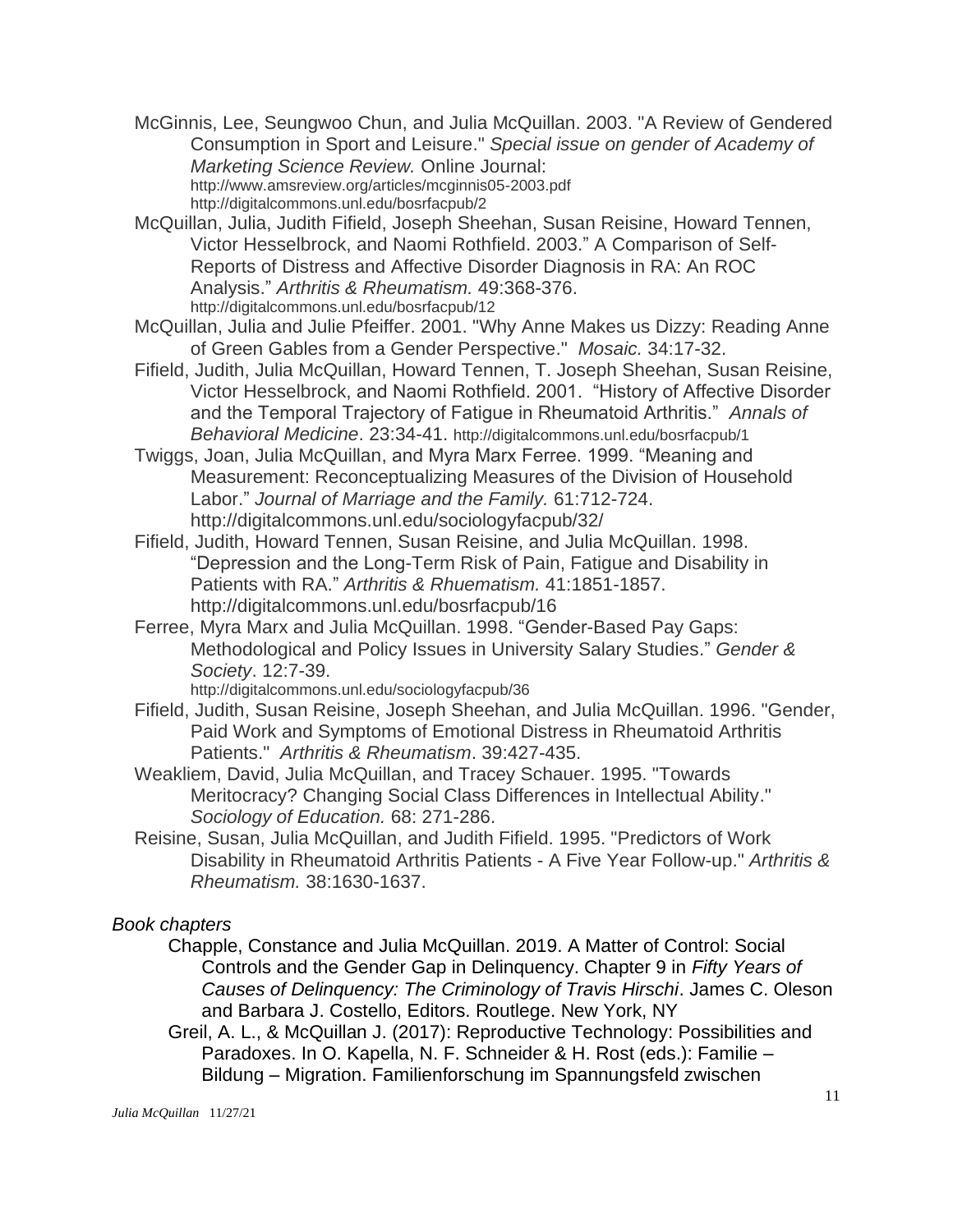Wissenschaft, Politik und Praxis (pp. 42-50). Tagungsband zum 5. Europäischen Fachkongress Familienforschung. Opladen: Barbara Budrich.Praxis. Tagungsband zum 5. Europäischen Fachkongress Familienforschung

- McQuillan, Julia, Mary Anne Holmes, Patricia Wonch Hill, and Mindy Anderson-Knott. 2016. "Does the Road Improve in the Land of the Tenured? Exploring Perceptions of Culture and Satisfaction by Rank and Gender". Ch. 4 in *Pathways, Potholes, and the Persistence of Women in Science: Reconsidering the Pipeline.* Enobong Hannah Branch. Forthcoming, Lexington Books.
- McQuillan, Julia, Mary Anne Holmes, Patricia Wonch Hill, and Mindy Anderson-Knott. 2016*. "Smooth Roads to Promotion: Creating Data Guided and Community Created Changes for Eliminating Bumps and Potholes". Ch. 12 in Pathways, Potholes, and the Persistence of Women in Science: Reconsidering the Pipeline.* Enobong Hannah Branch, Ed. .Forthcoming. Lexington Books.
- Wonch Hill, Maryann Holmes, and Julia McQuillan. 2014. The New STEM Faculty Profile: Balancing Family and Dual Careers, in Vasilikie Demos, Catherine White Berheide, Marcia Texler Segal (Eds.) *Gender Transformation in the Academy (Advances in Gender Research, Volume 19)* Emerald Group Publishing Limited, pp.3 – 20
- Johnson, K.M., Julia McQuillan, Arthur L. Greil, & Karina M. Shreffler. 2014. "Towards a More Inclusive Framework for Understanding Fertility Barriers." In *Reframing Reproduction: Conceiving Gendered Experiences*, M. Nash (Ed). Pages 23-38. Palgrave MacMillan.
- McQuillan, Julia and Myra Marx Ferree. 1997. "The Importance of Variation Among Husbands and the Benefits of Feminism for Families." Pp. 213-225 in Alan Booth (ed.) Men in Families. New Jersey: Lawrence Erlbaum Associates, Inc.

## *Technical and Evaluation reports*

- McQuillan, Julia, Arthur L. Greil, Anna Rybinsk, Stacy Tiemeyer, Karina M. Shreffler, Colleen Warner Colaner. 2020. Methodological Appendix A for: McQuillan, J., AL Greil, A. Rybinsk, S. Tiemeyer, KM Shreffler, and C. Warner Colaner. Is a dyadic stressor equally experienced as equally distressing.<https://digitalcommons.unl.edu/sociologyfacpub/721/>
- Shreffler, K.M., J. McQuillan, A.L. Greil, & K.M. Johnson. 2011. "On the Fence: New Insights on Pregnancy Ambivalence." National Council on Family Relations Report 56(2): F7-9.
- McQuillan, Julia, Bryner, Nicole.R., Richardson, Amanda., & Spiegel, Amy. N. 2011. World of Viruses Summative Evaluation Report: Study I Results. 2011.
- McQuillan, Julia and Amanda Penn Richardson. Membership Committee Report on Patterns in SWS membership and reasons for non-renewal for 2009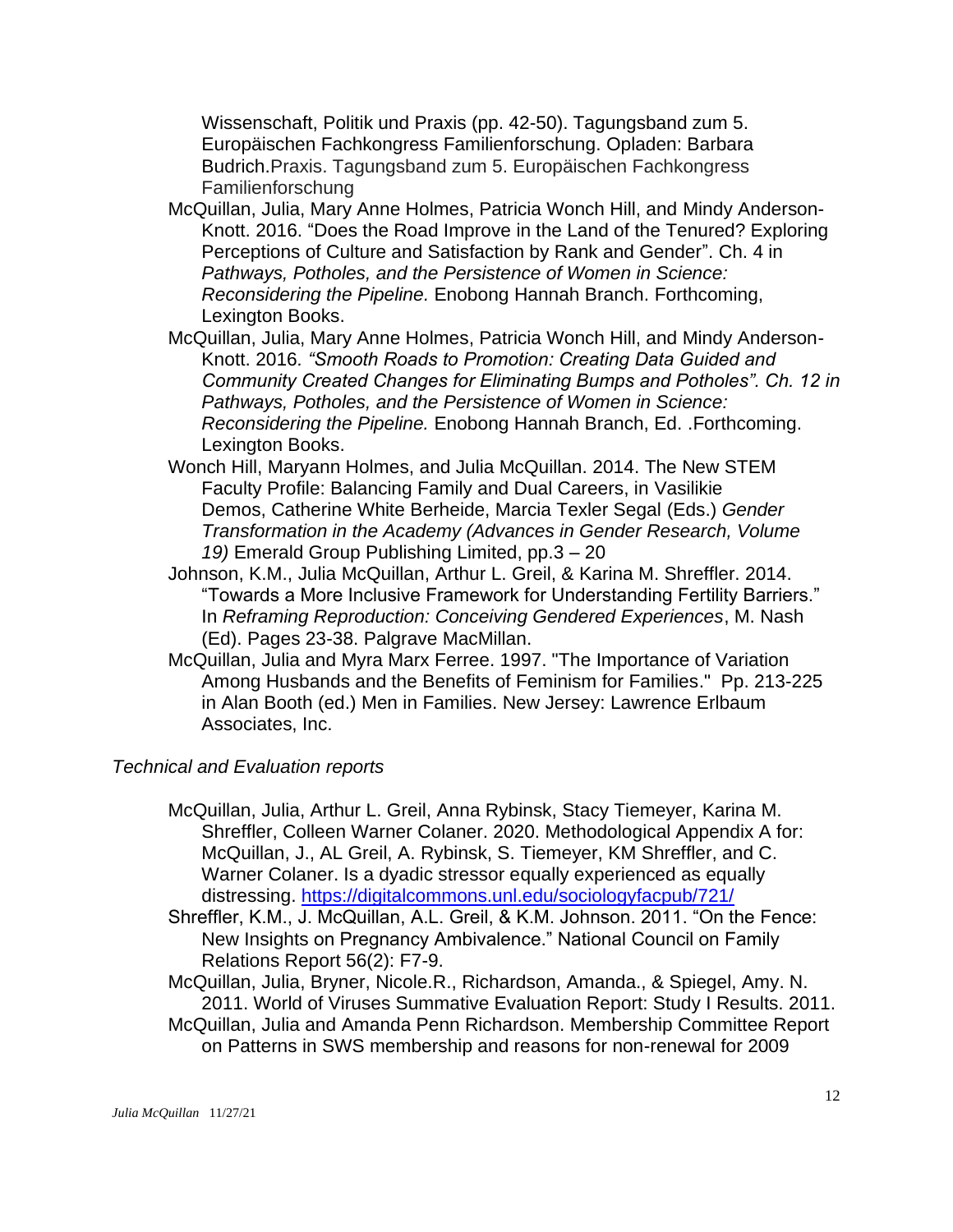- McQuillan, Julia. Consultant for the American Bankruptcy Institute study of Fees. Stephen J. Lubben. "ABI Chapter 11 Professional Fee Study" (December 1, 2007). Available at SSRN: <http://ssrn.com/abstract=1020477>
- McQuillan, Julia and Cheryl Wiese. 1999. "Request for Proposals to Study the Death Penalty in the State of Nebraska, 1973-2000. Nebraska Crime Commission.
- McQuillan, Julia. 1996. Consultant. Truck Renting and Leasing Industry Report: Size, Growth and Purchasing Trends (Survey Based on 1994 Operations).
- McQuillan, Julia. 1993. Consultant. "World Presidents' Organization: Event Preferences Survey Results."
- McQuillan, Julia. 1993. Consultant. Report of the Working Group on the Status of Women Faculty at the University of Connecticut Health Center.

# *Abstract*

Jacob, M.C., McQuillan, J., Greil. A.L., White, L. 2003. Psychological distress by type of fertility problem. Program Supplement, 59th Annual Meeting of the American Society for Reproductive Medicine, p. S51.

## *Book Reviews*

- McQuillan, Julia. 2011. When Couples Become Parents: The Creation of Gender in the Transition to Parenthood. *Gender & Society.* 25: 4: 536-538.
- McQuillan, Julia. 2000. Review: Weaving Work and Motherhood. Anita Ilta Garey in *Journal of Marriage and the Family*. 63:595-596. <http://digitalcommons.unl.edu/bosrfacpub/4>
- McQuillan, Julia. 2000. Review: Challenges for Work and Family in the Twenty-First Century by Dana Vannoy and Paula J. Dubeck (Eds) in *Social Science Quarterly.*
- McQuillan, Julia. 1993. Review: Never Too Thin by Eva Szekely (1988) and Anorexia and Bulimia: Anatomy of a Social Epidemic by Richard Gordon. (1990) in *Gender & Society* (Pp. 473-475).

# *Other Non-Peer Reviewed Publications*

Deards, Kiyomi, Saundra Weaver Frerichs, Patricia Wonch Hill, Julia McQuillan. 2020. What Help Do Faculty Perceive Is Needed to Improve Their Community Engagement through Outreach? UNL STEM Outreach Concept Paper, University of Nebraska-Lincoln.

<https://digitalcommons.unl.edu/sociologyfacpub/750/>

Diamond, Judy, Tom Floyd, Rebecca Smith, Ann Downer-Hazell, Martin Powell, Nick Poliwko, Angie Fox, Amy Spiegel, Patricia Wonch Hill, and Julia McQuillan. 2019. *Occupied* (Comic Book). Zea Books. Lincoln, NE [https://digitalcommons.unl.edu/cgi/viewcontent.cgi?article=1076&context=ze](https://digitalcommons.unl.edu/cgi/viewcontent.cgi?article=1076&context=zeabook) [abook](https://digitalcommons.unl.edu/cgi/viewcontent.cgi?article=1076&context=zeabook)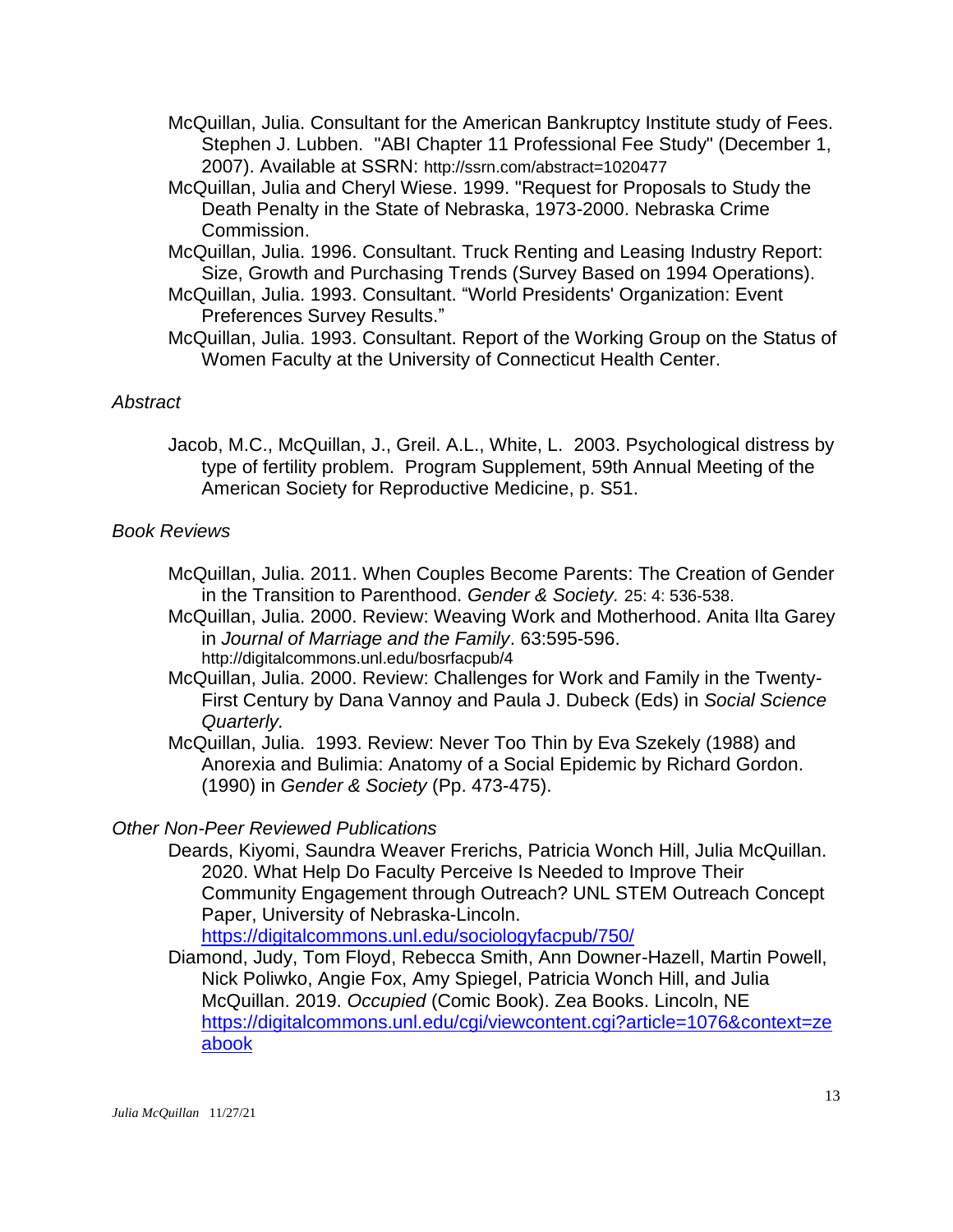- McQuillan, Julia. 2016. Why I go to the Chairs & Directors Workshop at ASA. ASA Footnotes.
- McQuillan, Julia. 2014. My reflections on Patterson. Speak for Sociology. Blog. <http://speak4sociology.org/2014/12/04/my-reflections-on-patterson/>
- Shreffler, Karina.M., Julia McQuillan, Aurthur.L. Greil and Katherine.M. Johnson. 2011. "On the Fence: New Insights on Pregnancy Ambivalence." National Council on Family Relations Report 56(2): F7-9.
- De Welde, Kris, Laura Logan, Jessica Holden-Sherwood, Julia McQuillan, and Joya Misra. 2010 "Me and My Posse: Making Feminist Change in the Academy." Sociologists for Women in Society, Network News, Vol 27(4): 4- 6.

#### **INVITED PRESENTATIONS/PANELS**

- 2021 McQuillan, J. The Nebraska Lecture. Disruptive Questions and Productive Tensions: What Can Social Scientists Bring to Teams Seeking Equity? <https://research.unl.edu/nebraskalectures/>
- 2021 McQuillan, J. Keynote Lecture for the Gender Gaps conference hosted by GRAPE at Warsaw University (Poland); Zoom (COVID19). June 18, 2021
- 2021 McQuillan, J. Panelist on the topic of "Cellular Agriculture: Perspectives on Economics, Nutrition, Society and Sustainability" as part of the Purdue University International Webinar series on "Cellular Agriculture: Techno-Socio-Economic Perspective" April 21, 2021.
- 2019 McQuillan, J. "I just want to be a scientists: real life conundrums in the struggle for institutional transformation." Feminist Lecture. *Sociologists for Women in Society*. February. Denver, Colorado.
- 2018 McQuillan, J. Organized and Served on a Panel on Gender Equity. November 30, 2018. Rocco Theatre.
- 2018 McQuillan, J. "Free Speech and Sociology Departments" August 10, American Sociological Association, Department Chairs Pre-Conference, Panelist.
- 2018 McQuillan, J. Structuring Institutions for Faculty Success. January 17<sup>th</sup>. 2018. Research Seminar. Medical School Duluth & College of Pharmacy.
- 2017 McQuillan, J. How Can We Discover Science Kinds of People? TEDxYouthLincoln talk on August 19th, 2017. https://www.youtube.com/watch?v=BzlAugzsKzI
- 2017 McQuillan, J & Hill, P. W. "The Potential Scientist's Dilemma: How the Masculine Framing of Science Shapes Friendships and Science Job Aspirations." Presented February 2017 at the UNL Discipline Based Educational Research (DBER) seminar series.
- 2016 "Disseminating Science Identities Through Afterschool Science Clubs using Comics: Even Non-Attending Friends Benefit" with Patricia Wonch Hill and Julia McQuillan (Presenters) Collaborators: First Author, G. Robin Gauthier, Amy Spiegel, and Judy Diamond. Nebraska Sci Ed Summit. December 12, 2016.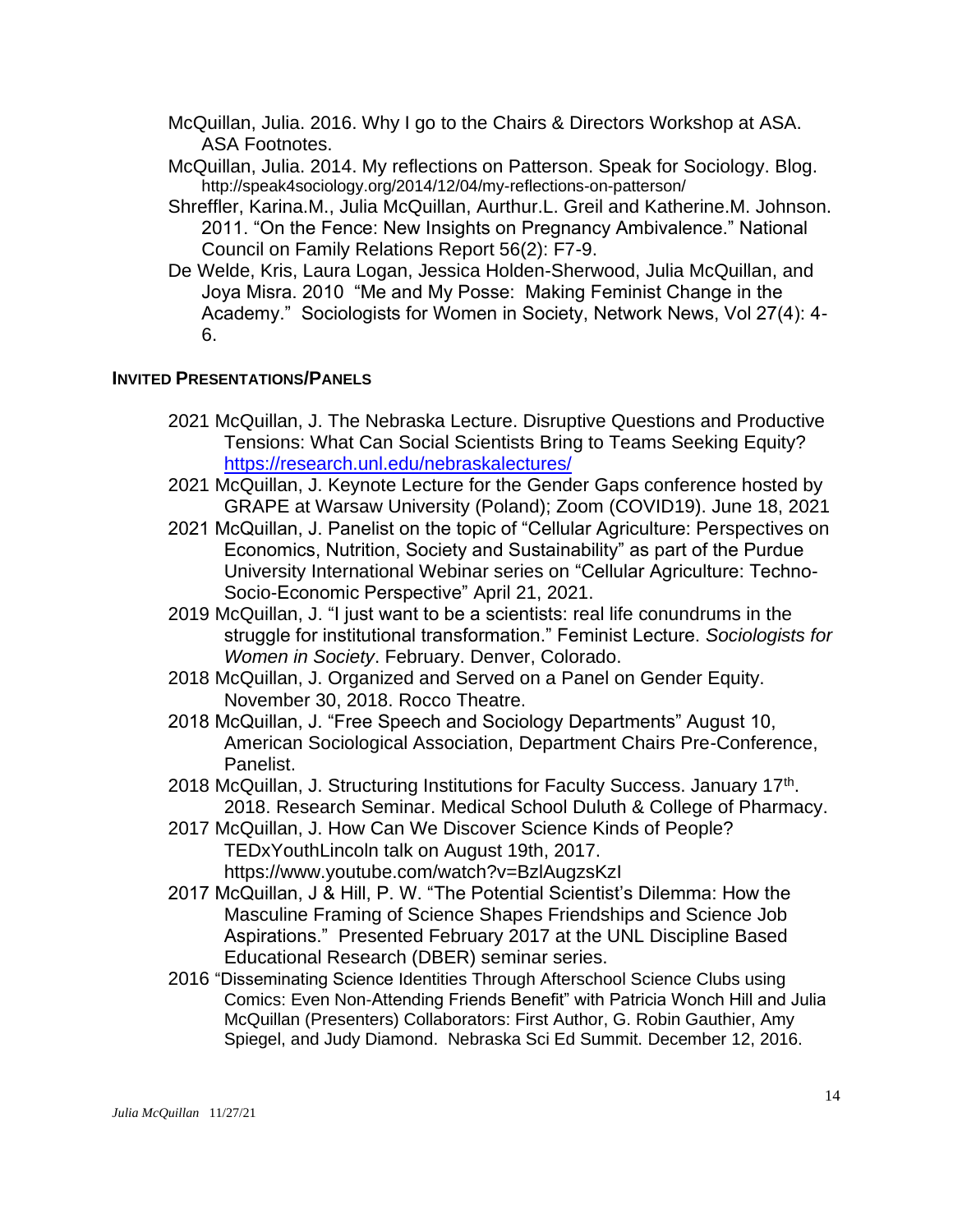- 2015 "From Discovery to Identity: Finding Ways to Engage All Youth In Science." Midwest Regional Noyce Regional Meeting. Omaha, NE. October 30.
- 2015 "Adding Value to Science Communication through Social Science Partnerships" UNL Sci-COMM Conference. October 4, 2015. Program of Excellence in Biological Systems Engineering.
- 2014 "Mission: Graduate Programs Prepare students to Produce and Apply Sociological Theories, Knowledge, and Methods as well as to Think Critically and to Engage Meaningfully in Multiple Employment Sectors." Panelist at the American Sociological Association Director of Graduate Studies Workshop, Annual Meeting, San Francisco, Ca. August 15.
- 2014 "Moving Towards Promotion to Full Professor: Leadership and Scholarship Development" Oklahoma State University, Stillwater, Department of Human Development and Family Science, March 27
- 2013 Academic Leadership Workshop on Diversifying the Leadership and panel about being a Department Chair. University of Nevada-Las Vegas; **October**
- 2013 Implicitly Reducing Implicit Bias. Panel on Implicit Bias. Advance Co-PI meeting. March. Alexandria, VA.
- 2012 Surgical Sterilization, Regret & Race. Women's and Gender Studies. University of Nebraska. Fall. With Karina Shreffler.
- 2012 Women's Foundation of Lincoln Nebraska, Women's Health Public Access T.V. Show on "Infertility".
- 2012 "Unanticipated Interconnections between Men in Families and Women in STEM" Phi Beta Kappa Initiation Ceremony Talk. University of Nebraska. April.
- 2012 "STEM faculty Experiences by Gender, Race and Rank" Eastern Sociological Society Invited Panel on Pathways and Potholes: Entry, Persistence, and Exit in STEM Fields – Mini-Conference: Women in Science. February 25. New York City. With Christina Falci, Megumi Watanabe, Patricia Wonch Hill and Mary Anne Holmes.
- 2012 "Overburdened by Home an Job Devotion: Raising Questions about Gender Assumptions to Bring Some Relief". College of Arts and Sciences Staff Council. University of Nebraska-Lincoln. February 16, 2012. 3:00- 4:00 pm.
- 2011 "Loaded Words: How Gender Stereotypes Can Backfire" Sponsored by the Women's Commission. Weslyan University. December 1, 2011. 3:30pm.
- 2011 **McQuillan, Julia**, Arthur L. Greil, and Karina Shreffler. National Survey of Fertility Barriers: Lessons for Practitioners from Population Data. . University of Nebraska Medical Center. Department of Family Medicine. May 10, 2011.
- 2011 **McQuillan, Julia**, Arthur L. Greil, Karina Shreffler, Patricia Wonch Hill and John Hathcoat. "Identity, Stigma, and Childlessness Distress: Focusing on Reasons Why Women Have No Children." Family Interest Group. University of Nebraska. April 15.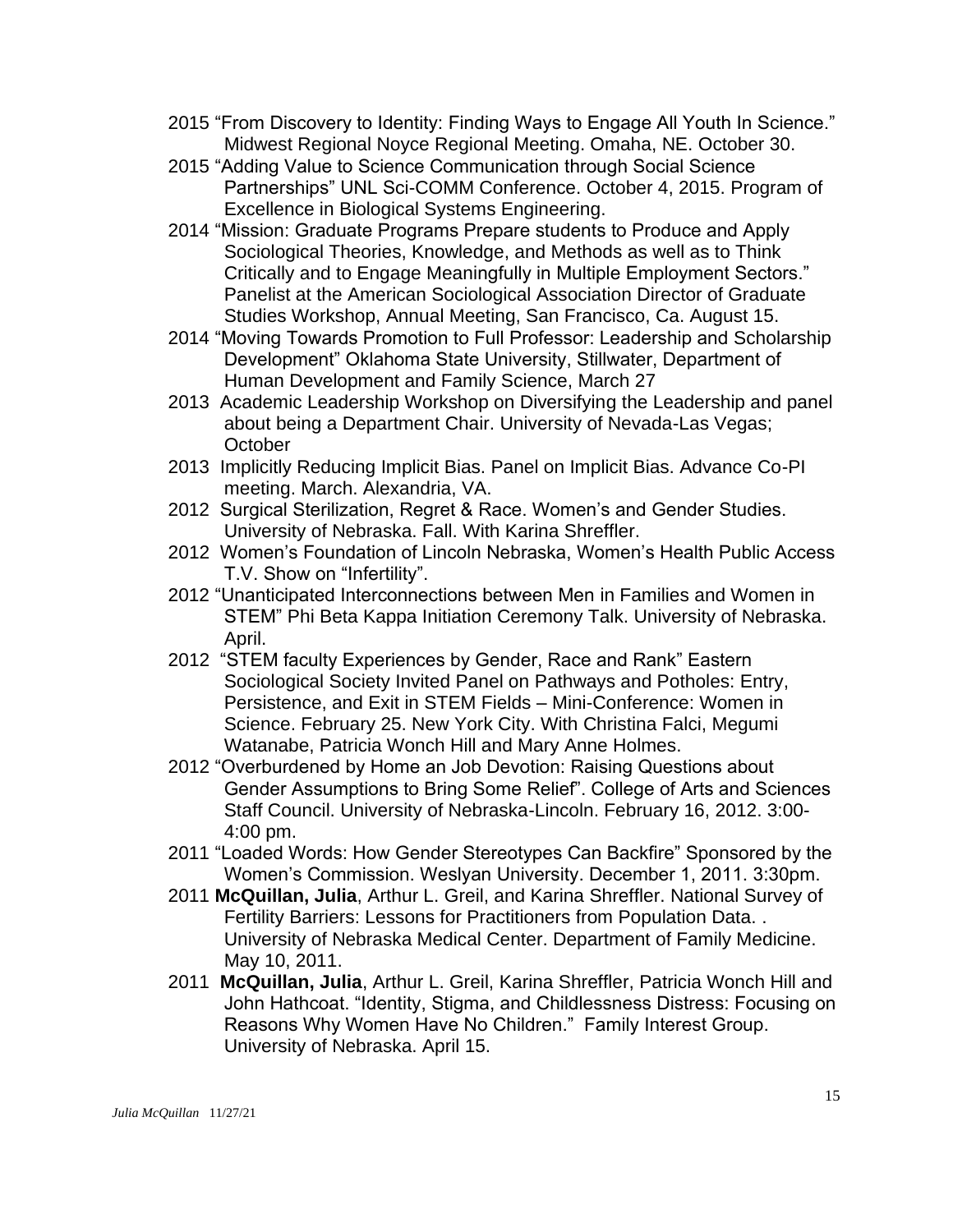- 2010 Wonch Hill, Patricia and **Julia McQuillan**. August, 2010. Work and Childcare Contexts on Breastfeeding. National Institute of Child Health and Development conference on Contextual Influences on Breastfeeding Decision-Making Processes
- 2010 **McQuillan, Julia**, Christia Falci, Megumi Watanabe, and Mary Anne Holmes. "Perceptions of Climate and Connectivity Among UNL STEM Faculty: Insights from STEM faculty at UNL from 2008: Part 2." University of Nebraska-Lincoln. April.
- 2010 Falci, Christina, **Julia McQuillan**, Megumi Watanabe, and Mary Anne Holmes. "Perceptions of Climate and Connectivity Among UNL STEM Faculty: Insights from STEM faculty at UNL from 2008: Part 1". University of Nebraska-Lincoln, February.
- 2010 **McQuillan, Julia**. Guest Lecture *Women's Studies 101 – Transnational Feminism.* "Global Infertility." University of Nebraska. March.
- 2009 "Trying to, Trying Not to, or Okay Either Way: Categorizing Women Who Do Not Plan Pregnancies." University of Oklahoma. October.
- 2009 "The Importance of Population Based Research for Understanding Women's Health Issues." Testimony to the Office of Research on Women's Health. Strategic Planning Meeting. Brown University. Providence, RI. September.
- 2008 **"**Utilizing Internal Funding Resources to Develop Successful Grant Proposals" Survey Research, Statistics and Psychometrics workshop. University of Nebraska-Lincoln. September.
- 2007 "Context and Change in Health Research: A Multilevel Model Approach." University of Connecticut Health Center, Ethel Donaghue Center for Translating Research into Practice and Policy Seminar Series. Farmington, CT. September.
- 2007 "Context and Change in Health Research: A Multilevel Model Approach." Survey Research, Statistics and Psychometrics workshop. University of Nebraska- Lincoln September.
- 2007 "Designing Evaluation plans for NSF Advance Grant Proposals" with Mindy Anderson-Knott. University of Nebraska-Lincoln. May.
- 2007 "Academic Survey Research Organizations: Transitions to New Directors." Academic Survey Research Organizations (ASRO). Ann Arbor, MI. February.
- 2007 "Interviewing for Academic Jobs." Career Development Committee. Sociologists for Women in Society. New Orleans, LA. February.
- 2002 "Gender and Power in Two Earner Marriages." LeMoyne College Survey Evaluation and Analysis Lab (SEAL). Syracuse, NY. March.
- 2000 "Analysis of Hierarchical Data." Special Session sponsored by the Research and Theory Section of the National Council for Family Relations. Minneapolis, MN. November.

## **PUBLIC SOCIOLOGY**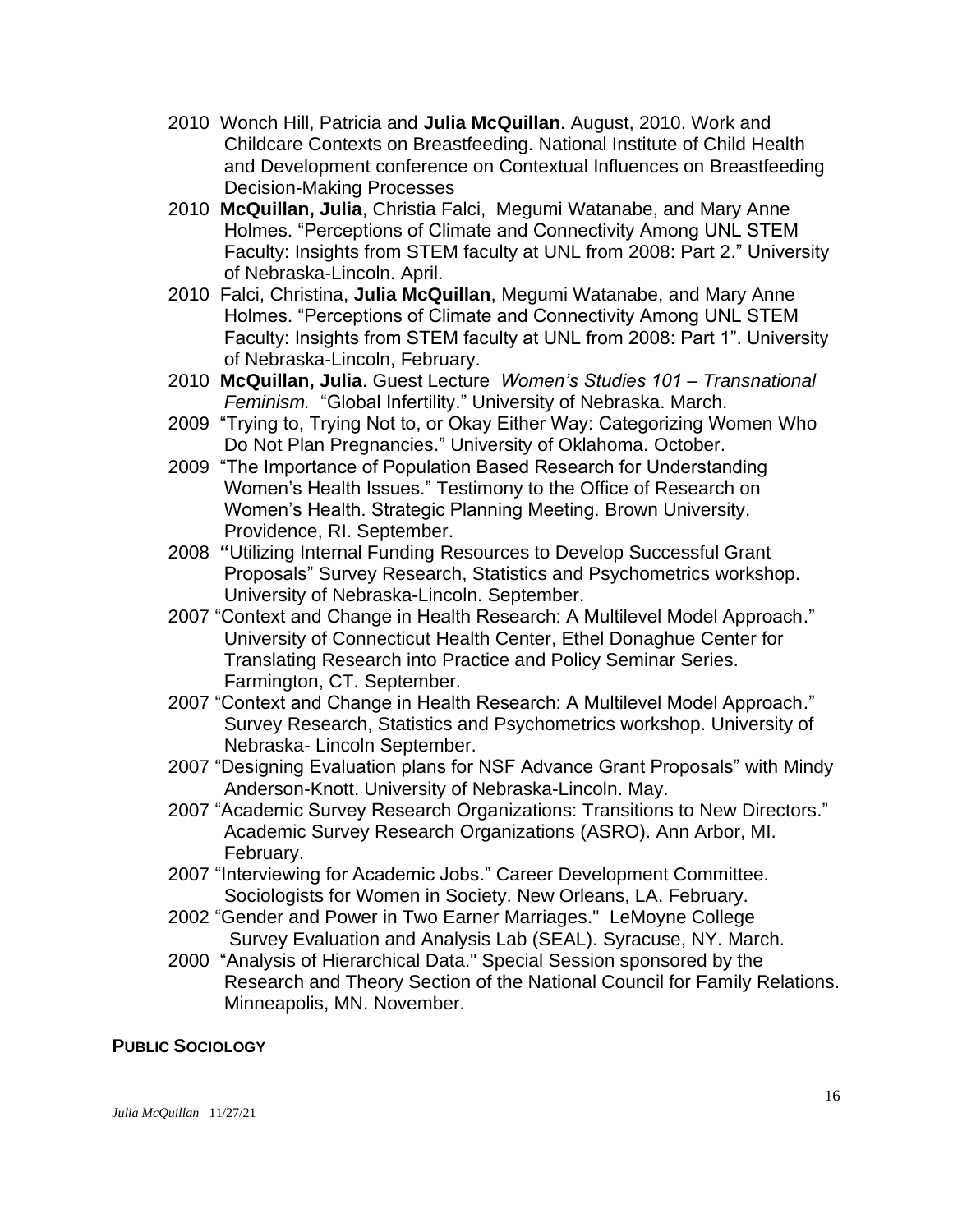McQuillan, J. 2021. Arthritis & Rheumatism Learning Network Podcast. [https://www.hmpgloballearningnetwork.com/site/rheum/podcasts/julia](https://www.hmpgloballearningnetwork.com/site/rheum/podcasts/julia-mcquillan-phd-rheumatoid-arthritis-and-depression)[mcquillan-phd-rheumatoid-arthritis-and-depression](https://www.hmpgloballearningnetwork.com/site/rheum/podcasts/julia-mcquillan-phd-rheumatoid-arthritis-and-depression)

- McQuillan, J. 2021. Gender & Society podcast about the special issue on Advancing Women in STEM in the academy. <https://gendersociety.wordpress.com/media-2/>
- Farzad, R, Ovissipour, R., and J. McQuillan, J. 2021. UF/IFAS Extension Florida Sea Grant "Alternative Seafood Virtual Office Hours" April 9, 2020.
- Sealy MP, Etheridge T, Jones V, McQuillan J. Tech Refactored Getting Cultured on Laboratory Grown Meat. [Audio]. Lincoln, NE: Nebraska Governance and Technology Center; 2020 November. Available from: <https://mediahub.unl.edu/media/14942>
- TEDxYouthLincoln: How Can We Discover Science Kinds of People? August 19th, 2017. https://www.youtube.com/watch?v=BzlAugzsKzI
- KFOR Lincoln Radio Station Interview (10 minutes) with Patricia Wonch Hill about the article "Blinded by Science". March 23, 2017.
- "Disseminating Science Identities through After-School Science Clubs Using Comics: Even Non-Attending Friends Benefit" Nebraska k-12 Science Education Summit. December 12, 2016. Innovation Campus.
- "Recognizing Students' Science Identity" Lincoln Public Schools, Middle and High School Science Teachers annual back to school workshop. Morrill Hall. August 8, 2014.
- January 2013 Women's Health 10: Infertility (Available on youtube at: [http://www.youtube.com/watch?v=70DbWILXxEA\)](http://www.youtube.com/watch?v=70DbWILXxEA)

## **SELECTED REFEREED PRESENTATIONS AND POSTERS (FROM OVER 70)**

- 2021 "Population Food Values: Are there Differences by Gender and Education?" Midwest Sociological Society. March 21, 2021.
- 2019 "Engaging Middle School Students in Hands-On, After-School Activities while Enhancing the workforce preparation for undergraduates via the NE STEM 4U Intervention" with Christine Cutucache, Michelle Philips, Amy Spiegel, Grace Stallworth, and Patricia Wonch-Hill. ScieEd NIH Annual Conference for Science Education Partnership Awards. April, Washington DC
- 2019 "Do 6-12<sup>th</sup> Grade Teachers Want Social Psychological Tools to Activate the STEM Identities of their Students? With Patricia Wonch Hill. April, Chicago, Il.
- 2018 "Stability and Change in Motherhood Status and Fertility Problem Identification: Implications for Changes in Self-esteem" August 14.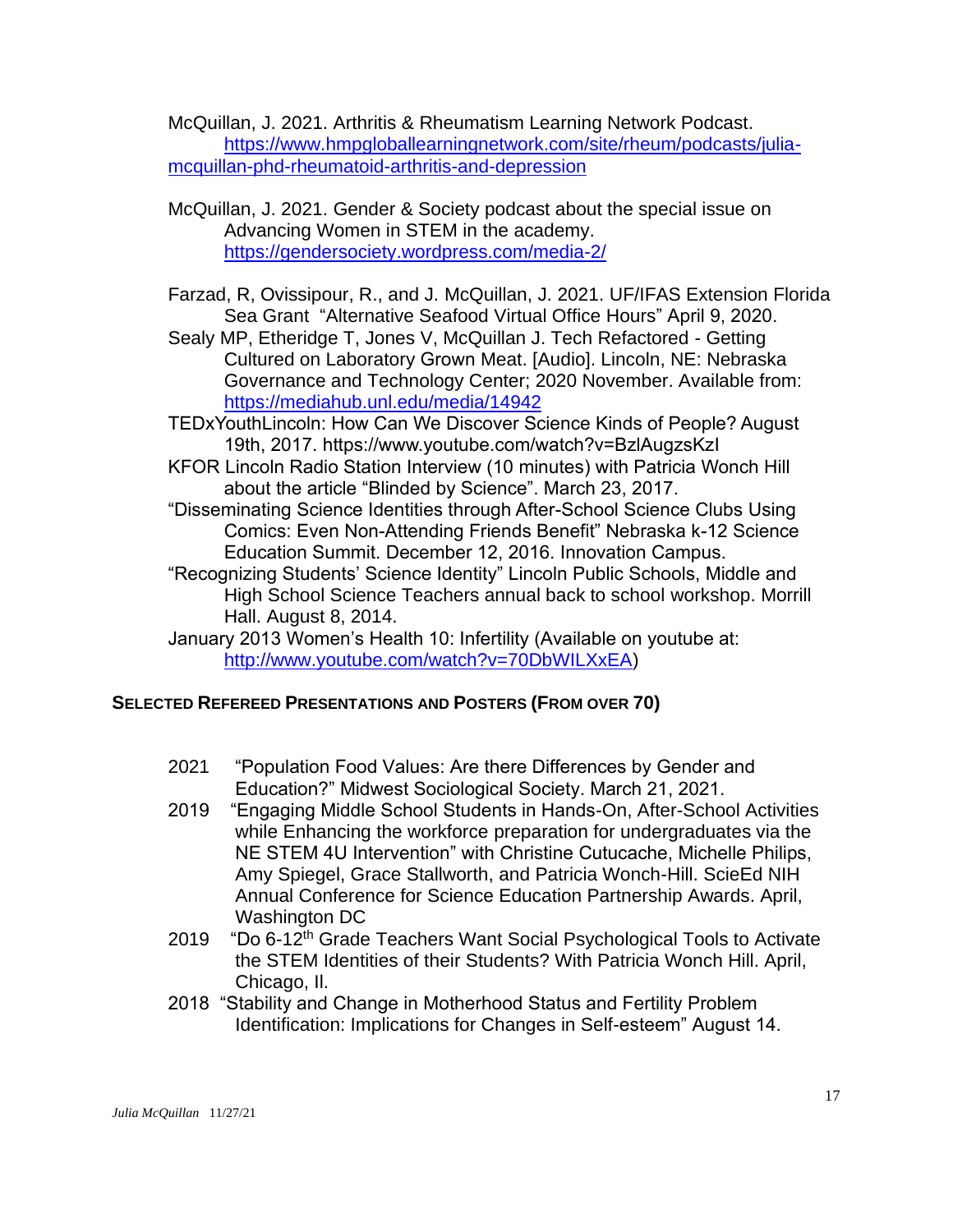American Sociological Association, Reproductive Bodies and Selves paper session. Philadelphia, PA.

- 2018 "Gendered Science Identity Changes during the Progression through a U.S. Middle School." August 13. American Sociological Association, Social Psychology refereed Roundtable. Philadelphia, PA.
- 2018 "Stability and Change in Motherhood Status and Fertility Problem Identification: Implications for Changes in Self-esteem" American Sociological Association. August 2018. Reproduction Session Presentation.
- 2018 "Does the Self-Identifier Matter? Self-Identifying As Having a Fertility Problem and Depressive Symptoms Among U.S. Couples " Submission #2509, "Routes to Parenthood" European Population Council. June 7-9, 2018.
- 2017 "Capturing Couple Desire: Couple Agreement, Type of Desire, and Her Accuracy" Sela Harcey, Colleen Ray, Julia McQuillan, Arthur L. Greil, and Deadric Williams. American Sociological Association. August 13, 2017. Montreal, Canada. Roundtable.
- 2017 "Mutual Influence? Gender, Partner Pregnancy Desires, Fertility Intentions, and Birth Outcomes in U.S. Heterosexual Couples" Colleen Ray, Sela Harcey, Julia McQuillan, and Arthur L. Greil. American Sociological Association. August 12, 2017. Montreal, Canada. Presentation.
- 2017 "The Instability of Perceived Infertility: A Longitudinal Analysis in Life Course Context Using German Panel Data" for the PAA 2017 Annual Meeting. Jasmin Passett Wittig, Martin Bujard, Arthur L. Greil.
- 2016 ["Unintended births among women in the United States: might some be](http://epc2016.princeton.edu/abstracts/161208)  ["okay" instead?](http://epc2016.princeton.edu/abstracts/161208) European Population Council Biennial Meeting. Mainz, Germany. [Julia McQuillan,](javascript:%20void%20contactInfo(24406)) [Stacy Tiemeyer,](javascript:%20void%20contactInfo(36964)) [Michael S. Rendall,](javascript:%20void%20contactInfo(14843)) [Arthur](javascript:%20void%20contactInfo(7420))  [Greil,](javascript:%20void%20contactInfo(7420))
- 2016 ["Thinking about babies: his, her, and their desire"](http://epc2016.princeton.edu/abstracts/160719). European Population Council Biennial Meeting. Mainz, Germany. [Sela Harcey,](javascript:%20void%20contactInfo(42979)) [Colleen Ray,](javascript:%20void%20contactInfo(43207)) [Julia McQuillan,](javascript:%20void%20contactInfo(24406)) [Larry Gibbs,](javascript:%20void%20contactInfo(29684)) [Arthur Greil.](javascript:%20void%20contactInfo(7420))
- 2016 "Maybe Baby? A Latent Class Analysis of Couple-Level Desire to Have a Baby. Sela Harcey, Colleen Ray, Julia McQuillan, Larry Gibs. And Arthur L. Greil. American Sociological Association. Seattle, Washington. August.
- 2016 "The Potential Scientist's Dilemma; Gender Differences in the Salience of Science in Same-Sex Adolescent Friendships. Gertrude Robin Gauthier, Patricia Wonch Hill, Julia McQuillan, Amy Spiegel, and Judy Diamond. American Sociological Association. Seattle, Washington. August.
- 2016 "Self-Labeling and Medical Contact for Fertility Problems." Annual meeting of the Southwest Social Science Association. Las Vegas, NV, 2016. Ophra Leyser-Whalen, University of Texas at El Paso; Arthur L. Greil, Alfred University; Julia McQuillan, University of Nebraska at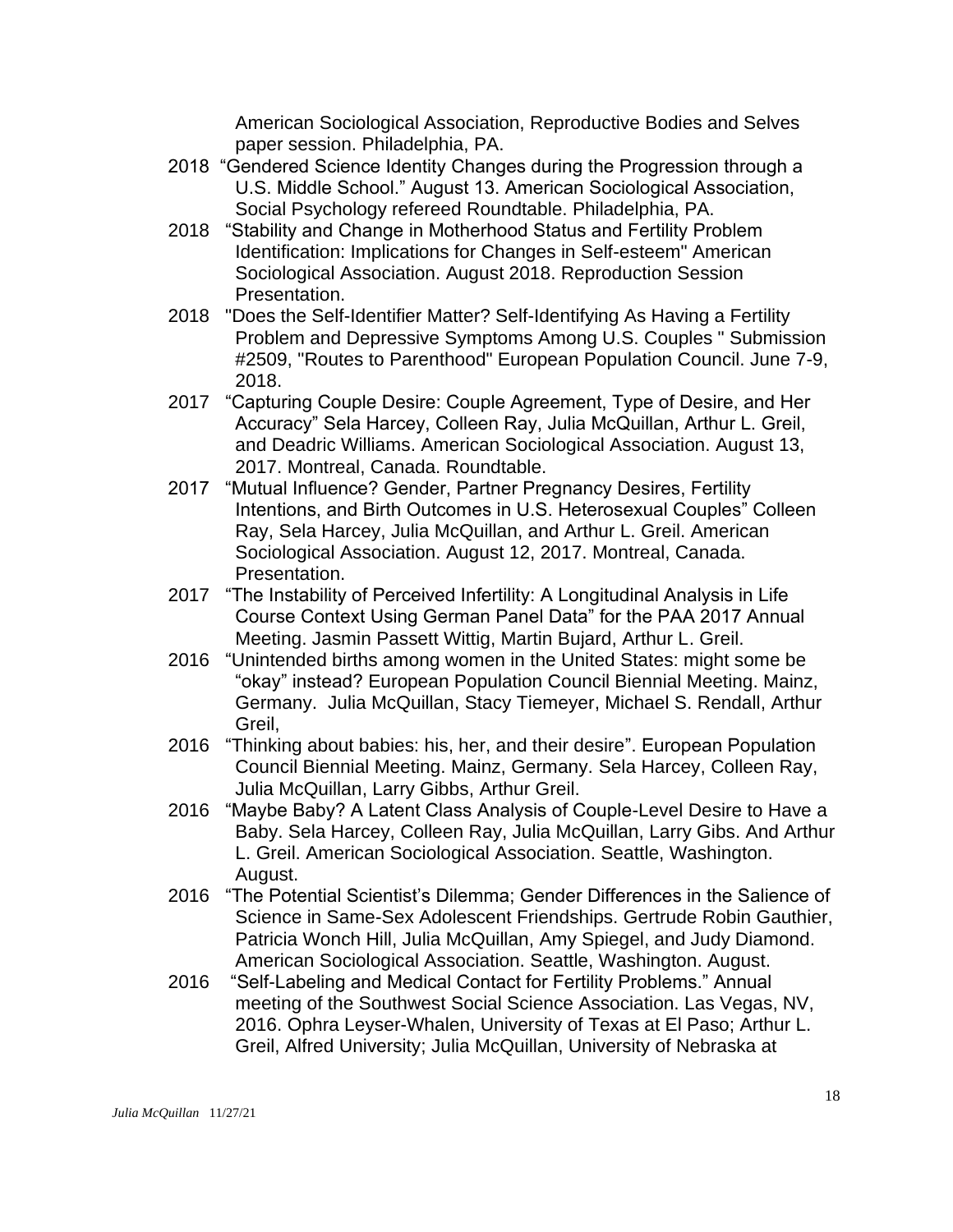Lincoln; Katherine M. Johnson, Tulane University; Karina M. Shreffler, Oklahoma State University.

- 2015Tiemeyer, Stacy, Larry Gibbs, Karina Shreffler, Arthur Greil, and Julia McQuillan. "Sexual Satisfaction Among U.S. Women in Marital and Cohabiting Unions: Are Pregnancy Attitudes Relevant?" Presented at the May 2015 Population Association of America Annual Meeting, San Diego, CA
- 2015 Shreffler, Karina M., Julia McQuillan, Arthur Greil, Stacy Tiemeyer, and Kathleen S. Slauson-Blevins. "Infertility and Fertility Intentions, Desires, and Outcomes among U.S. Women" Poster will be presented at the 2015 Population Association of America Annual Meeting, San Diego, CA
- 2015 Julia McQuillan. Organizer and Presenter. Identities in Middle School: Lessons from a School-Wide Social Network Study. March 26. Kansas City, MO.
- 2015 Julia McQuillan, Loretta Bass, Ligaya McGovern, Akiko Yoshida. Organizers for the MSS Authors Book Panel. March 26. Kansas City, MO.
- 2014 Greil, Arthur, Julia McQuillan, Kathleen S. Slauson-Blevins, Stacy Tiemeyer, and Karina M. Shreffler. "Estimating the Need and Unmet Need for Infertility Services." Poster presented at the 2014 Population Association of America Annual Meeting, Boston, MA
- 2014 Julia McQuillan. Starting a Dialogue: Childfree, Reproduction, and Family Scholars.. Sociologists for Women in Society. Round Table.
- 2013Patricia Wonch Hill, Mary Anne Holmes, Julia McQuillan. The New Faculty Profile. March. ADVANCE PI Meeting. Alexandria, VA.
- 2012 Patricia Wonch Hill, Mary Anne Holmes, Julia McQuillan.. Can we Afford Not To Pay Attention to Gender Equity in U.S. Universities? Bergen, Norway. August. Gender Equity in Higher Education.
- 2012 Julia McQuillan, Veronica Tichenor, Arthur L. Greil, Andrew Bedrous. Motherhood & Meanings Among Black, Hispanic, Asian, & White Women in the U.S.A. Eastern Sociological Society. February. New York City.
- 2012 Julia McQuillan, Patricia Wonch Hill, Mary Anne Holmes. Academic Rank & Faculty Perceptions: Is Higher Better for White Men Only? Eastern Sociological Association. February, New York City.
- 2012 Julia McQuillan, Kathleen Johnson, Arthur L. Greil, Karina Shreffler. Beyond Involuntary Childlessness: Toward a More Inclusive Notion of Reproductive Barriers. Midwest Sociological Society Annual Meeting. Minneapolis, MN.
- 2011 Falci, Christina, Julia McQuillan, Megumi Watanabe, and Mary-Anne Holmes. "Gender and Isolation in the Ivory Tower: Insights from Social Network Analysis of Science, Technology, Engineering and Math Departments." Roundtable Presentation, American Sociological Association Annual Meeting, Atlanta, GA August 2010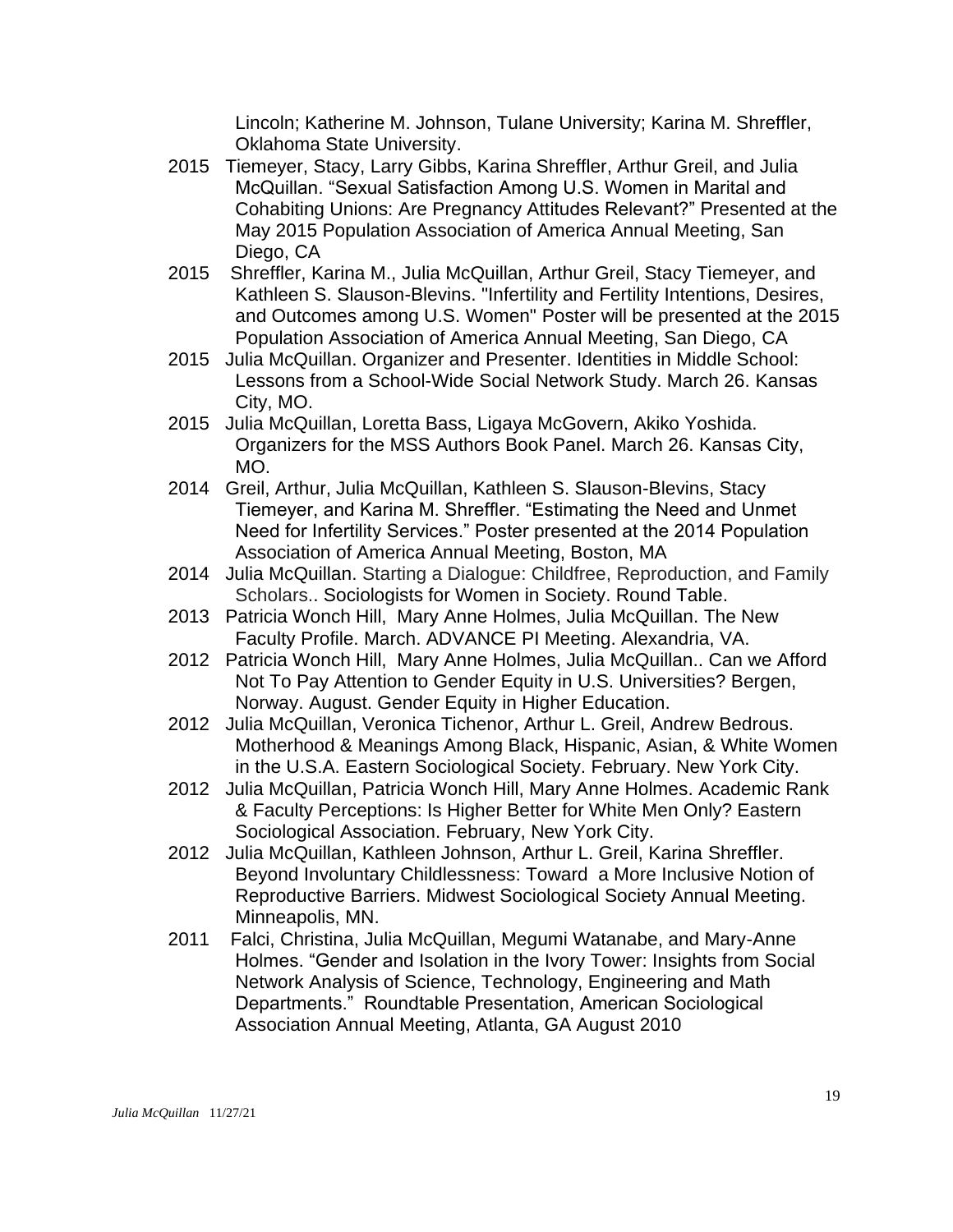- 2012 McQuillan, Julia. Critic for an "Author Meets Critic" Session on Sara Damaske "For the Family", Midwest Sociological Society, Minneapolis, Mn, March, 2012.
- 2012 McQuillan, Julia, Aurthur L. Greil, Katherine M. Johnson, Katrina Schreffler. Reframing Reproduction. Paper session, Midwest Sociological Society, Minneapolis, MN, March, 2012.
- 2011 Johnson, Katherine M. Arthur L. Greil, **Julia McQuillan**, Karina Shreffler. *Fertility and Infertility: Toward the Integration of Two Research Traditions*. National Council On Family Relations, Theory Construction and Research Methodology (TCRM). Orlando, FL. November 2, 2011. \*Katherine Johnson received the award for the best student paper at the TCRM meeting.
- 2011 Cooper, Ashley Frear, **Julia McQuillan**, Stacia Jorgensen and Amanda Richards. 2011. Do Extra Efforts enhance Retention of Racial/Ethnic Subgroups in Longitudinal RDD Telephone Surveys? American Association of Public Opinion Research. Arizona.
- 2011 Anderson-Knott, Mindy, Amanda Richardson, Ashley Frear Cooper, **Julia** McQuillan and Stacia Jorgensen. Text Box Formatting in a State Omnibus Survey: Content, Response and Perceptions. American Association of Public Opinion Research. Arizona.
- 2011 Shreffler, Karina, Katherine Stamps Mitchell, **Julia McQuillan** and Arthur L. Greil. American Women's Pregnancy Histories: Patterns of Correlates and Intentions. American Sociological Association Session on Family Demography.
- 2011 Berdahl, Terciera and **Julia McQuillan**. Aging and Intersectionality. American Sociological Association.
- 2010 Cooper, Ashley Frear, Andrew Bedrous, **Julia McQuillan**, Stacia Jorgenson and David R. Johnson. Poster. "Why so Hard to Find? Using state-level cell-only, unemployment, and immigration rates to assess panel survey contact success." Annual Meeting of the American Association of Public Opinion Research. Chicago, Il. May.
- 2010 **McQuillan, Julia**, Karina Shreffler, and Arthur L. Greil. Presentation. "Infertile Women's Reasons for Not Seeking Treatment: Values, Social Pressure, and Fertility Intentions among U.S. Women." Annual Meeting of the Midwest Sociological Society. Chicago, IL. April.
- 2010 Greil, Arthur L., **Julia McQuillan**, Karina Shreffler, Katherine M. Johnson, and Kathleen Slauson-Blevins. Presentation. "The Importance of Social Cues for Medical Helpseeking: The Example of Infertility." Annual Meeting of Eastern Sociological Society. Boston, MA. March.
- 2009 Greil, Arthur L., Karina M. Shreffler and **Julia McQuillan**. Presentation. "Explaining Racial/Ethnic Disparities in Helpseeking: The Case of Infertility." Presented at the Society for the Study of Social Problems Annual Meeting. San Francisco, CA. August.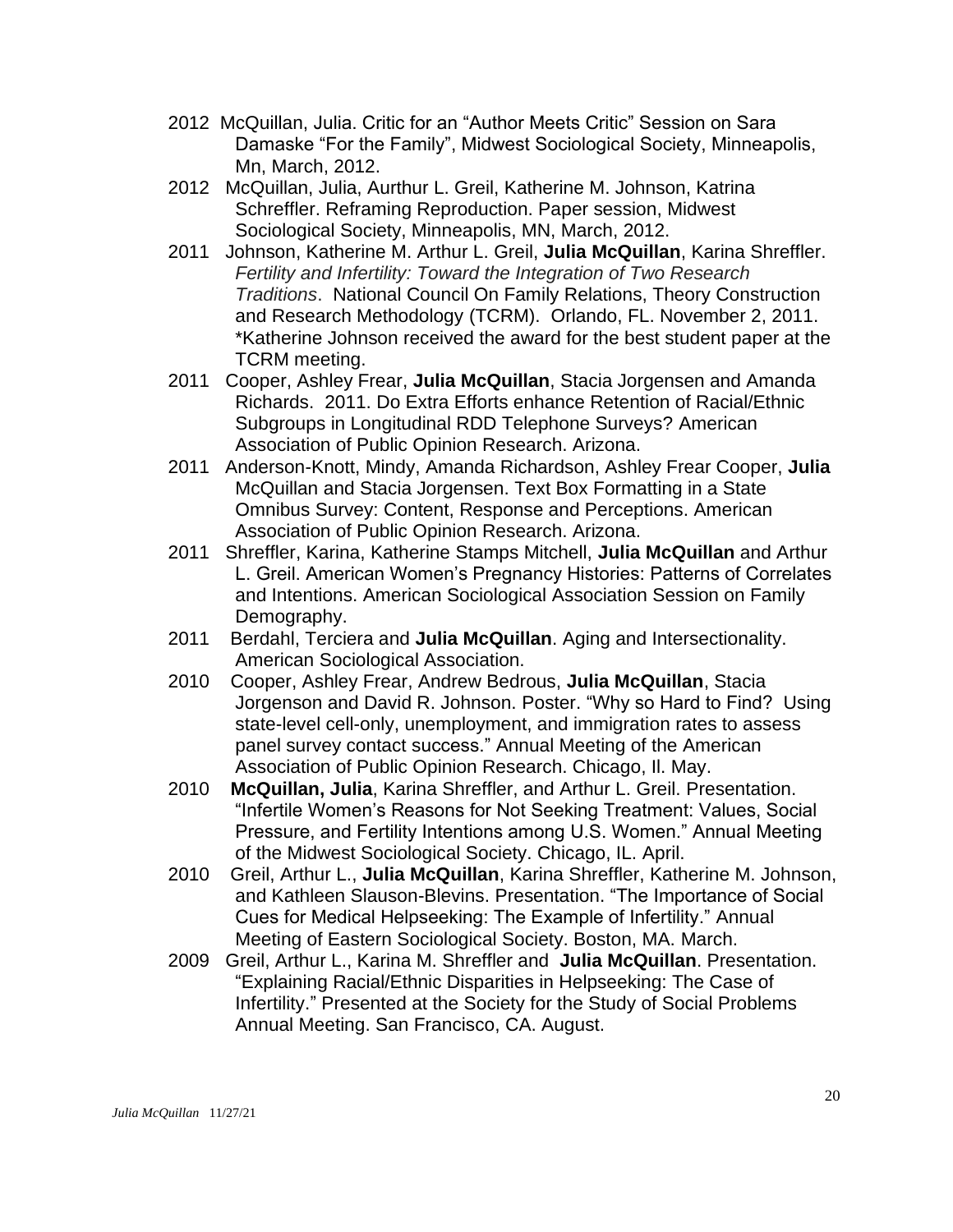- 2009 Burch, Andrea R., Arthur L. Greil and **Julia McQuillan**. Poster. "Types of Infertility and Distress: Results for a Nationwide Sample of Women." American Psychological Association. Toronto, Ontario. August.
- 2009 Shreffler, Karina M., Patricia Hill, Arthur L. Greil, and **Julia McQuillan**. Presentation. "Distress among US Women by Type of Pregnancy Loss." American Sociological Association. San Fransisco, CA. August.
- 2009 **McQuillan, Julia**, Arthur L. Greil, and Karina M. Shreffler. Roundtable Presentation. "Importance of motherhood and fertility intentions." American Sociological Association. San Francisco, CA. August.
- 2009 **McQuillan, Julia**, Arthur L. Greil, and Karina. Shreffler. Presentation. "Okay Either way." Midwest Sociological Society Meeting. DeMoines, IA. April.
- 2009 **McQuillan, Julia**. Raleigh Contreras, Arthur L. Greil, and Karina M. Shreffler. Presentation. "Importance of Fatherhood in the lives of Men in Relationships with Women." Eastern Sociological Society. Baltimore, MD. March.
- 2009 Falci, Christina, Megumi Watanabe, **Julia McQuillan** and Mary-Anne Holmes. "STEM Faculty Network Marginalization within Departments by Gender and Race" Poster session at the NSF ADVANCE Conference, Washington, D.C. October 2009.
- 2008 Shreffler, Karina M., Arthur l. Greil, and Julia McQuillan. Symposium Presentation. "Relationship Satisfaction and Fertility Intentions for Married and Cohabiting Couples." National Council on Family Relations Annual Meeting. Little Rock, AR. November.
- 2008 Shreffler, Karina, Cheyl Delk, **Julia McQuillan**, Arthur L. Greil. Poster. "Racial/Ethnic Differences in Surgical Sterilization: Rates, Regrets and Distress." National Council on Family Relations Annual Meeting. Little Rock, AR. November
- 2008 Hathcoat, John, Karina M. Shreffler, **Julia McQuillan** and Arthur L. Greil. Poster. "Childlessness Distress and Psychosocial Well-being." National Council on Family Relations Annual Meeting. Little Rock, AR. November.
- 2008 Greil, Arthur L., **Julia McQuillan**, and Karina M. Shreffler. Presentation. "The Importance of Motherhood and Medical Help-seeking among Infertile Women." Society for the Study of Social Problems. Boston, MA. August.
- 2008 Greil, Arthur L., **Julia McQuillan**, David R. Johnson, and Andrea R. Burch. Presentation. "Dissecting the Effects of Religiosity on Medical Helpseeking: The Case of Infertility." Association for the Sociology of Religion. Boston, MA. November.
- 2008 Greil, Arthur, Kathleen Slauson-Blevins and **Julia McQuillan**. Presentation. "The Experience of Infertility: A Review of Recent Literature." Conference on Reproductive Health Challenges." Oslo, Norway. August.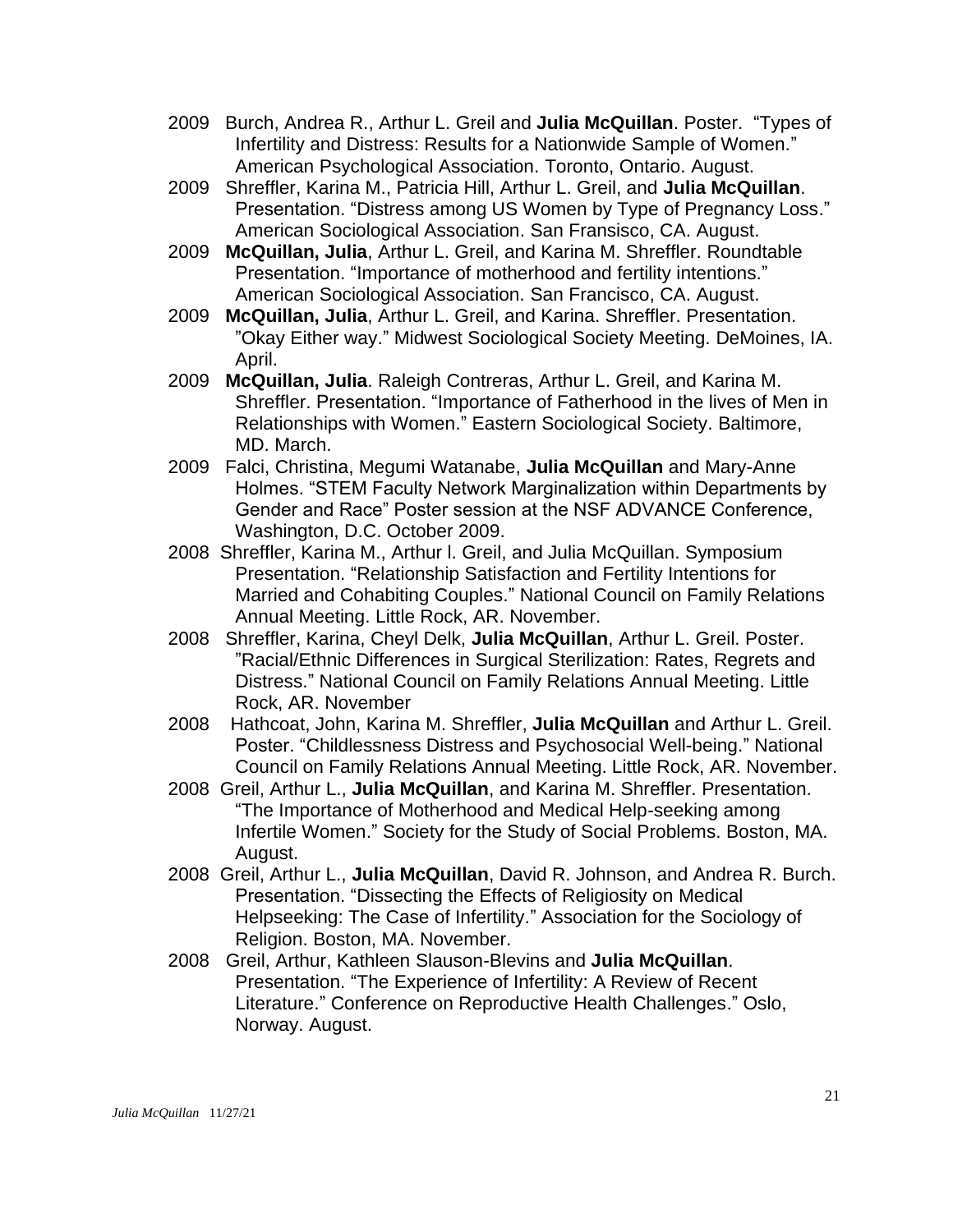- 2008 **McQuillan**, Julia, Arthur L. Greil, and Raleigh Contreras. Presentation. "Self-Identifying as Infertile: A Preliminary Investigation." Conference on Reproductive Health Challenges. Oslo, Norway. August.
- 2008 Greil, Arthur L., **Julia McQuillan**, and Andrea R. Burch. Presentation. Stages in Infertility Helpseeking: Findings from a Representative Sample of US Women. Conference on Reproductive Health Challenges; Oslo, Norway. August.
- 2008 Jacob, Mary Casey, **Julia McQuillan**, and Arthur L. Greil. Poster. " Fertility barriers and psychological distress." American Psychological Association, Boston, MA. August.
- 2007 **McQuillan, Julia** and Ann Hobbes. Presentation. "The Effect of Divorcing on Perceived Sacredness of Marriage." National Council on Family Relations. Pittsburgh, PA. November.
- 2007 **McQuillan, Julia,** Arthur L. Greil, Karina M. Shreffler, Veronica Tichenor. Presentation. "The Salience of Motherhood among Women in the Contemporary United States." American Sociological Association. New York, NY. August.
- 2007 Shreffler, Karina M., **Julia McQuillan**, Arthur L. Greil, and Christina Ngaruiya. Presentation. "Racial/Ethnic Health Disparities for Women of Childbearing Age: Continuity and Perceptions of Care. American Sociological Association. New York, NY. August.
- 2006 Hill, Patricia and **Julia McQuillan**. Poster. "Sustaining Breastfeeding after Employment: Assessing the Role of Child Care Providers." National Council on Family Relations. Minneapolis, MN. November.
- 2006 Berdahl, Terceira and **Julia McQuillan**. Presentation. "Occupational Racial Composition and Non-Fatal Work Injuries". American Sociological Association. Montreal, Quebec. August.
- 2006 Torres Stone, Rosalie and **Julia McQuillan**. Presentation. "Labor Market Effects on the Children to Mothers'- Hourly-Wage Relationship." Annual Meeting of the American Sociological Association. Montral, Quebec. August.
- 2005 Torres Stone, Rosalie, **Julia McQuillan** and Florence Maätita. Presentation. "The Importance of Ethnicity-Specific Analyses in the Exploration of the Motherhood wage penalty."Society for the Study of Social Problems. Philadelphia, PA August.
- 2005 **McQuillan, Julia** and Arthur L. Greil. Presentation. "Thinking about Motherhood." Annual Meeting of the American Sociological Association. Philadelphia, PA. August.
- 2005 Greil, Arthur L. and **Julia McQuillan**. Presentation. "Exploring the Ambiguities of Fecundity Status." Reproductive Disruptions Conference. Ann Arbor, MI. May.
- 2004 Greil, Arthur L**., Julia McQuillan**, and Rosalie Torres Stone. Presentation. "Fertility Problems and Life Satisfaction among Women". American Sociological Association. San Francisco, CA. August.
- 2003 **McQuillan, Julia**, Arthur L. Greil, Lynn White and David R. Johnson.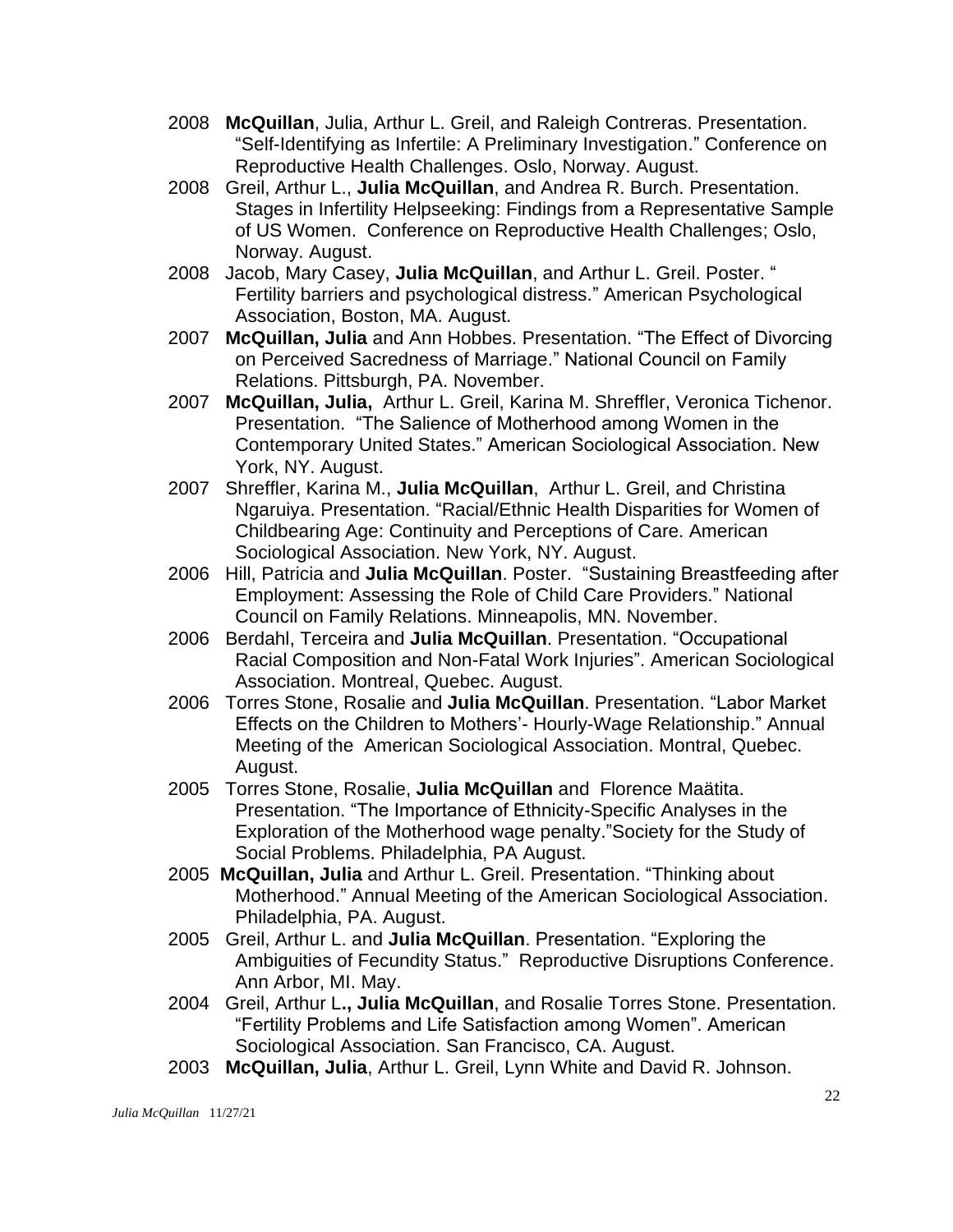Frustrated Fertility. Presented at the Annual Meeting of the American Sociological Association. August.

- 2002 Greil, Arthur L., **Julia McQuillan**, Lynn White and David R. Johnson. Presentation. "Infertility, Treatment-Seeking, and Psychological Distress." International Conference on Infertility. Goa, India, October.
- 2001 Chapple, Connie, **Julia McQuillan** and Terceira Berdahl. Presentation. "Gender, Delinquency, and Social Control Theory: Addressing a Persistent Critique." American Society of Criminology. Atlanta, GA. November.
- 1999 **McQuillan, Julia** and Myra Marx Ferree. Presentation. "Gender and Grievances among Two Earner Couples." American Sociological Association, Chicago, IL. August.
- 1999 **McQuillan, Julia** and Julie Pfeiffer. Presentation. "Gender Vertigo: Or Why Anne makes us Dizzy". Conference on Modern Critical Approaches to Children's Literature. Nashville, TN. March.
- 1996 Twiggs, Joan and **Julia McQuillan**. Presentation. "The Division of Household Labor: Toward a Gender Hierarchy of Task Measurement". Eastern Sociological Society, Baltimore, MD. April.
- 1996 **McQuillan, Julia**. Presentation. "Gender Based Pay Gaps: Institutional versus Individual Explanations." Eastern Sociological Society. Boston, MA. March.
- 1995 **McQuillan, Julia** and Myra Marx Ferree. Presentation. "The Importance of Variation Among Husbands and the Benefits of Feminism for Families: Comments on John Gottman's 'Toward a Process Model of Men in Marriages and Families.'" Conference on Men in Families, The Pennsylvania State University, State College, PA. November.
- 1994 Reisine, Susan, Judith Fifield, and **Julia McQuillan.** Presentation. "Chronic Illness and Work Status Over Time." Eastern Sociological Society. Baltimore, MD. March.

*Presentations to the University of Nebraska Community*

- 2011-2020 Co-hosted a "Science Connector" with the Lincoln Public Schools Science Curriculum Specialist, STEM faculty, and Judy Diamond (3.5 hour Professional Development event for ~160 k-12 science teachers in August
- 2019 Hosted a four day Network Science Institute for Middle School Youth with Wendy Smith and guest faculty speakers (Robin Gauthier, Jeff Smith, Bilal Khan, Tracy Reding, Thomas Helikar) July 2019
- 2019 **McQuillan, Julia** and John Carroll. October 16. *Faculty as Academic Leaders, Academic Leaders as Faculty*. FLAIR (Faculty Leadership in Academia: from Inspiration to Reality) session.
- 2019 **McQuillan, Julia** and Clint Krehbiel. February 21. *Leading with an Outward Mindset.* Department Executive Officer Luncheon Workshop.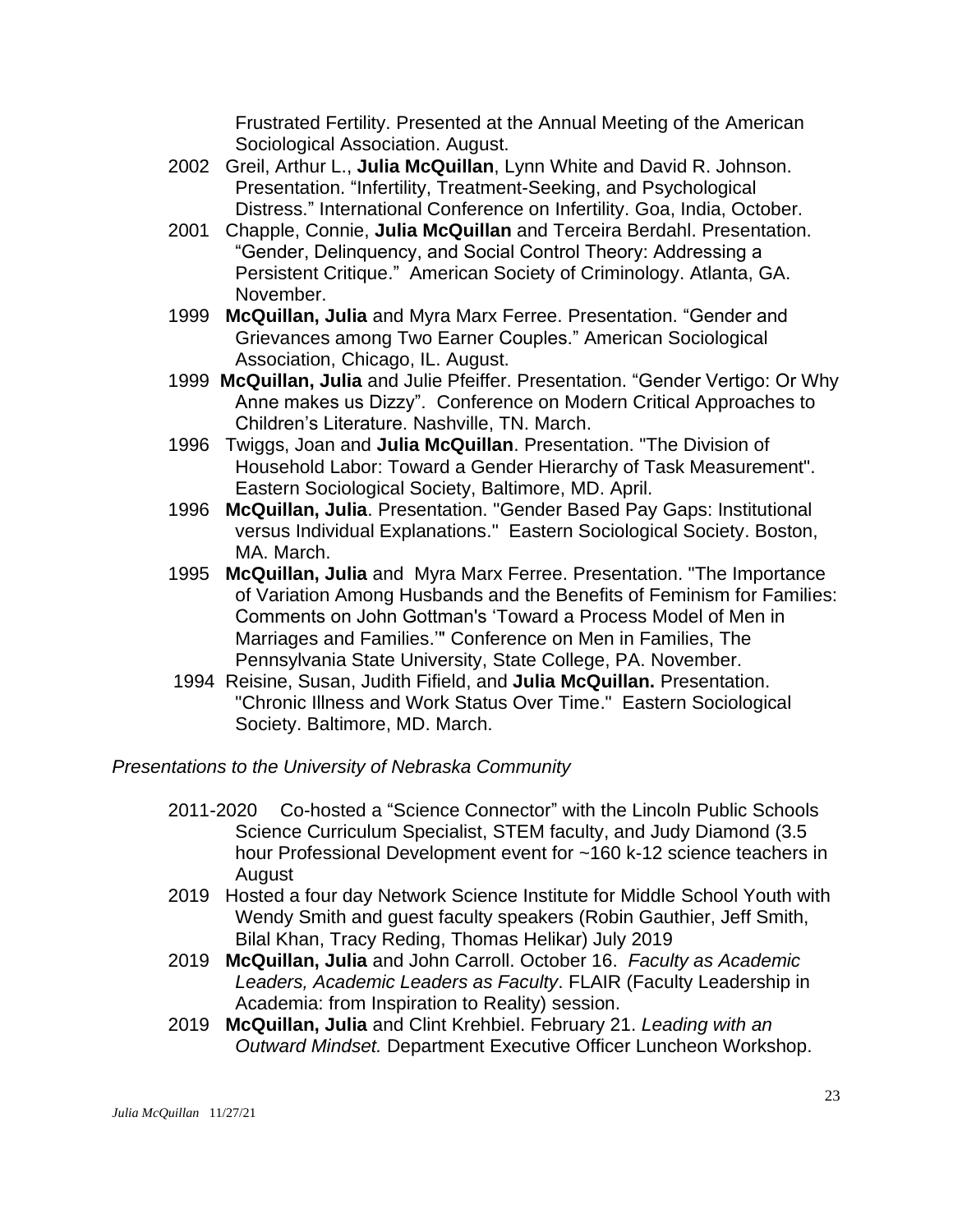- 2016 **McQuillan, Julia.** January 21. *Peer Powered: Helping Each Other Find the Good (aka Trying to Be Relentlessly Positive)*. Department Executive Officer Brown Bag Session.
- 2014 **McQuillan, Julia** and Stacy Tiemeyer. "Disparities in Unintended Pregnancies & Unmet Need for Infertility Health Services- Innovating Combined Integrated & Missing Data Analysis Models." Poster presented at UNL Minority Health Disparities Initiative Winter 2014 Retreat, Ashland, NE
- 2011 Falci, Christina, **Julia McQuillan** and Megumi Watanabe. "STEM Faculty Networks across Social Status and Climate." Department of Sociology Colloquium, University of Nebraska, Lincoln, NE March 2011.
- 2010 **McQuillan, Julia** and Christina Falci. "Perceptions of Climate and Connectivity among UNL STEM Faculty: Insights from STEM faculty at UNL from 2008." ADVANCE-Nebraska results presentation to STEM Faculty. University of Nebraska, Lincoln, NE April 2010.
- 2010 Falci, Christina and **Julia McQuillan**. "UNL STEM Faculty Networks and Climate." ADVANCE-Nebraska results presentation to STEM Faculty. University of Nebraska, Lincoln, NE February 2010.

## **TEACHING**

# *Courses Taught*

Introduction to Sociology (101), Introduction to Research Methods I (205), Introduction to Research Methods II (206), Social Psychology of Inequality (341), Sociology of Health and Health Professions (353), Social Psychology (4/800), Sociology of Health and Health Professions (484), Sociology of Gender (400/800), Sociology of Marriage and Family (225), Family Diversity (400/800), Advanced Graduate Statistics (8/461) Seminar in Family (90x), Seminar in Gender (90x), Seminar in Multilevel Modeling (90x), Seminar in Social Psychology (90x), Professional Development (Publishing)(995c)

## *Visiting Classes*

Feminist Theories Class. Lead a class on feminist approaches to intersectionality. Nov. 1, 2016. Instructor: Tammy Burnett. Sociology 353 Sociology of Health & Health Professions. Instructor: Larry Gibbs. Evaluator for Health Promotion Presentations.

*REU (Research Experience for Undergraduates) Minority Health Disparities*

Sharone Francis (Summer 2014), Yee Leng Yang (Summer 2017)

*UCARE Students (Undergraduate Research Experience)*

Raleigh Contraras (2009), Divya Gopal (2010-2011), Mandy Arter (2010-2011), Chan Wai (2010-2011), Shelby Koenig (2013-2014)

*USTAR students (Undergraduate Sociology Teaching and Research)*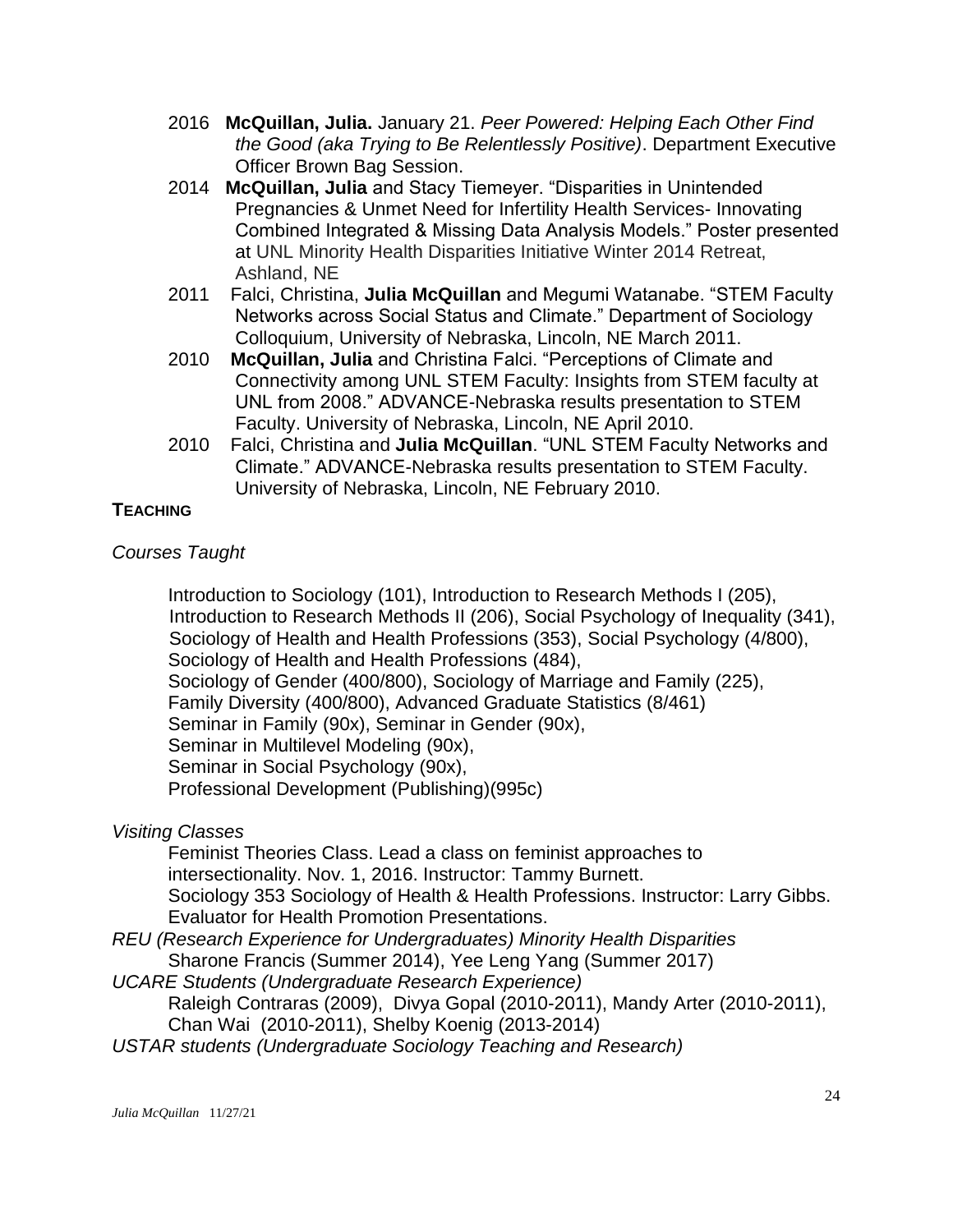- Bridget Agnew, Biology of Human and USA Science and Engineering Festival survey work (Summer 2014).
- La'Rissa McLennon, Biology of Human and USA Science and Engineering Festival survey work (Summer 2014).
- Shelby Koenig, Biology of Human and USA Science and Engineering Festival survey work (Summer 2014).
- Rebecca Vanemann; organizing office files and organizing materials for courses. (Summer 2014).
- Miranda Contreras; Sociology Alumni Tracking. Summer 2015.
- Jaszmyn Newman and Destiny Myers to work with the after school club "Who Am I?" that explores identity and science engagement through the Community Learning Center at Culler Middle School. (Spring 2016)
- Clint Robinson to work on NASIS data on knowledge of viral diseases in the public (Spring 2016)
- Luke Novak to organize Fertility Projects on Freedcamp and to work on references for research on sexual satisfaction. (Spring 2016 – Summer 2017). Co-authored a publication.
- Nestor Hernandez to organized human resources data on faculty to measures proportion women from 2001-2017 in STEM and Social and Behavioral Science Departments, to organize the Sociology department "Brag Sheets", and to enter merit file data. (2018).
- Haille Cox (Started December 2020 Spring 2021). Stata analyses of NASIS data on knowledge and attitudes towards cultured protein. Creating tables of responses by status characteristics.
- Trey Fago (Fall 2021). Stata analyses and excel table creation for the NASIS 2019-2020 survey data on food attitudes.

Selected to attend the *Kappa Alpha Theta* "Professor Dinner" 2015 by three Introduction to Sociology students and in 2016 by two Introduction to Sociology Students.

# *Chair of Completed Undergraduate Thesis*

Nelson, Amber. 2001. "Single Motherhood: The Struggle for self-sufficiency" Ngariyua, Christine. 2006. "Odds of having a regular doctor by Race." Shelby Koenig. 2014. *Could State Abortion Laws Limit Prenatal Genetic Counselor Autonomy in the United States?* Nestor Hernandez 2020 *Police, Welfare, and Crime.*

*Member of Current and Completed Undergraduate Thesis Committee*

Erin Barth\* (Environmental Studies 2012), Brian Trump (History, 2011)\*, Rachel West (Sociology 2000), Michaela Wolf\* (Environmental Studies 2011)\*

## *Ph.D. Committee Current Chair or Co-Chair*

Mazen Sarwar (Ph.D.), Kristen Horton (Ph.D), Elizabeth Straley (Ph.D.)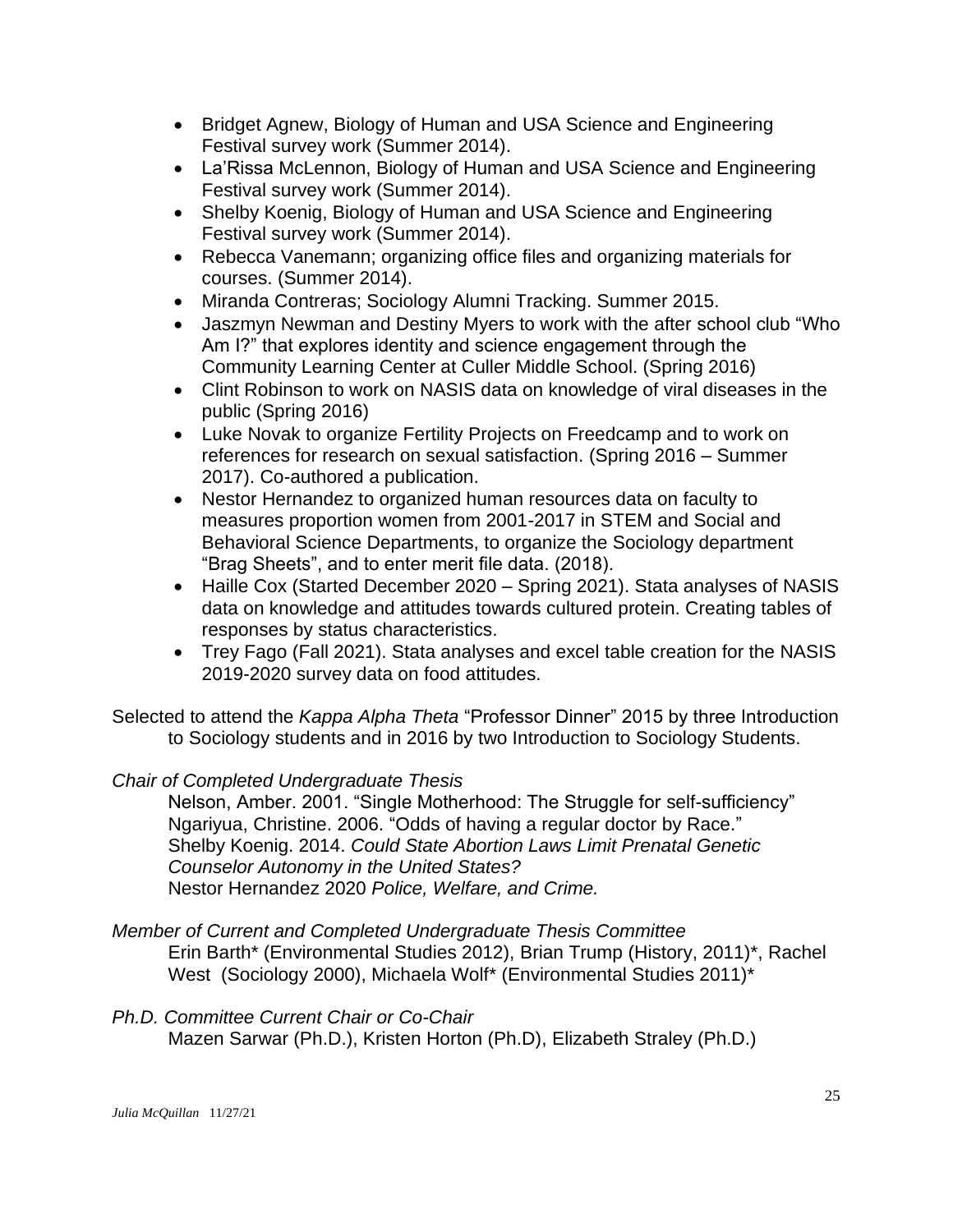#### *Member of Completed M.A. Thesis for the following students*

Abi Ati, Rachel Brown, Lyndie Christensen, Tucker Handley, Rebecca Harris, Alian Kasabian, Nathan Palmer, Nicholas Park, Rebecca Powell\*, Deb Ruigh, Kayla Sanders, Alexis Swenderer, Jill Thayer, Misty Thomas, Yan Wang, Rachel West, Angela Wheeler

#### *Member of Completed Ph.D. Thesis*

Dr. Kathy Acosta, Dr. Scott Adams, Dr. Alexis Swendener, Dr. Shannon Bader\*, Dr. Katheryn Bass, Dr. Anna Bellatorre, Dr. Terciera Berdahl, Dr. Mohyin Chang, Dr. Albert Chu\*, Dr. Suraj Commuri\*, Dr. Chris Garneau, Dr. Jie Gao Fowler\*, Dr. Andrew Garbacz\*, Dr. Dogun Hatun, Dr. Katherine Hunt\*, Dr. Tanya Gladney, Dr. Mu Wan. Huang\*, Dr. Lesa Johnson, Dr. Levi Littvay\*, Dr. Lee McGinnis\*,Dr. Paul Olson, Dr. Nicholas Park, Dr. Aaron Peaks, Dr. Rebecca Powell\*, Dr. Kayla Pritchard, Dr. Cassandra LeClair Underberg\*, Dr. Allison Vetter, Dr. Jeffrey Willett, Dr. Deadric Williams, Dr. Susan Wortmann, Dr. Tiffany Widdington\*, Dr. Chad Wertley\*

\*Indicates a student in a department other than Sociology.

#### *Chair of Completed M.A. Thesis*

- Andersen, Jennifer. 2017. "Not Infertile, Can't Have Children: Non-reproductive health barriers to a wanted child."
- Richardson, Elizabeth. 2014. "Is Gaining, Losing, or Persisting with a Fertility Problem Associated with changes in Self-Esteem?"
- Tyrance, Renita. 2013. "Witnessing Interpersonal Violence at Home: Adolescence and School Achievement."
- Straley, Beth. 2012. "Abortion and Distress: The Role of [State-Level](http://digitalcommons.unl.edu/sociologydiss/20) Restrictive Policies Regarding [Reproduction"](http://digitalcommons.unl.edu/sociologydiss/20)
- Shanahan Gentzler, Kari. 2011. [Motherhood](http://digitalcommons.unl.edu/sociologydiss/11) Situation and Life Satisfaction: Are Reasons for Having No Children [Important?](http://digitalcommons.unl.edu/sociologydiss/11)
- Bennette, Jana. 2007. "Under Construction: Evaluating Social Constructions of Stalking in Social Science Research".
- Sheffield, Tiffany. 2007. "Does Wanting it Matter?"
- Ades, Laci. 2006. "Horror in the Halls: Examining Adolescent Fear of Crime and Academic Difficulty."
- Thaden, Brooke. 2001. "Lives Put on Hold: Families Caught in a Corporate merger."

#### *Chair or Co-chair of completed Ph.D. Dissertations*

Jennifer Andersen. 2020. [How Does the Social World Shape the Experience of a](https://digitalcommons.unl.edu/cgi/viewcontent.cgi?article=1063&context=sociologydiss)  [Rare Disease? Social Position and the Development, Progression, and](https://digitalcommons.unl.edu/cgi/viewcontent.cgi?article=1063&context=sociologydiss)  [Medical Care for People With Amyotrophic Lateral Sclerosis"](https://digitalcommons.unl.edu/cgi/viewcontent.cgi?article=1063&context=sociologydiss). Raeda Andersen. 2018. Disabled and Out? Social Interaction Barriers and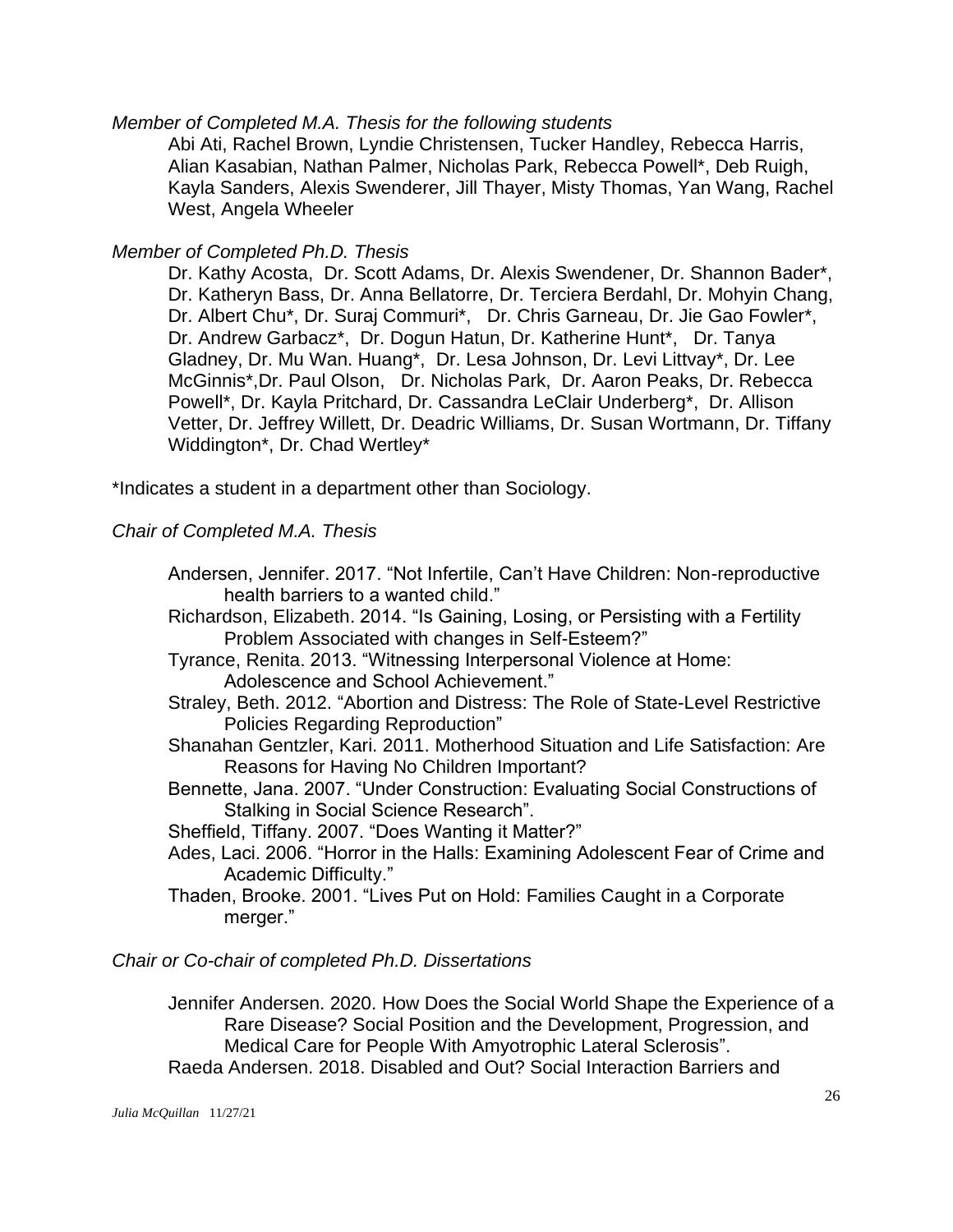Mental Health Among Older Adults with Physical Disabilities.

- Tiemeyer, Stacy. 2018. "Examining Retrospective Measurement of Ambivalence about First Births and Psychological Well-Being Using a Hybrid Cross-Survey Multiple Imputation Approach"
- Palmer, Nathan. 2017. "Measuring the Sociological Imagination Via Undergraduate Explanations of Social Inequality"
- Snyder, Bryan. 2012." Hard Work, [Overcoming,](http://digitalcommons.unl.edu/sociologydiss/19) and Masculinity: An [Ethnographic](http://digitalcommons.unl.edu/sociologydiss/19) Account of High School Wrestlers' Bodies and Cultural [Wo](http://digitalcommons.unl.edu/sociologydiss/19)rlds"
- Clark, Amy. 2012. "A [Phenomenology](http://digitalcommons.unl.edu/cgi/viewcontent.cgi?article=1017&context=sociologydiss) of the Meaning of Motherhood for African [American](http://digitalcommons.unl.edu/cgi/viewcontent.cgi?article=1017&context=sociologydiss) and Hispanic Women Who Do Not Have Children in the United [Sta](http://digitalcommons.unl.edu/cgi/viewcontent.cgi?article=1017&context=sociologydiss)tes."
- Hobbes, Anne . 2011. ["Aversive](http://digitalcommons.unl.edu/dissertations/AAI3449976) racism and implicit biases in civil rights workers in the United [States"](http://digitalcommons.unl.edu/dissertations/AAI3449976)
- Slauson, Blevins, Kathleen. 2011. "Infertility help seeking and social support: Do conventional theories explain internet behaviors and outcomes?"
- Wonch Hill, Patricia. 2010. "The Relationship Between Breastfeeding and Child Care for Working Mothers in the United States."
- Bedrous**,** Andrew V. 2010. "Comparing Individual- and National- Level explanations of Environmental Attitudes."
- Edwards, Crystal. 2005. "A Mixed Method Analysis of Mental Health Related Foster Care Placement."
- Norwood, Carolette. 2004. "Microeconomic Schemes in Rural Ghana: A Mixed Method Evaluation of microcredit on Women's Empowerment and Family Planning Studies."

## **PROFESSIONAL SERVICE**

*Association roles*

| 2020      | Writing across Formats Breakfast with Scholars at Sociologists for |
|-----------|--------------------------------------------------------------------|
|           | Women in Society winter meeting (With Trenton Haltom)              |
| 2019-2021 | Social Psychology Section of the American Sociological             |
|           | <b>Association Cooley-Mead Award Committee</b>                     |
| 2018-2019 | American Sociological Association, Task Force on Membership        |
| 2016-2018 | American Sociological Association, Nominations Committee           |
| 2015-2018 | Elected Council Member, Family Section of the American             |
|           | Sociological Association (& Goode Book Award member)               |
| 2016      | American Association for the Advancement of Science (AAAS)         |
|           | organized a session for the Annual meeting February 14: "Trying on |
|           | Identities: Science Engagement of Adolescents" Panelists: Maria    |
|           | Charles, Edna Tan, Angela Calabrese Barton, David Miller.          |
| 2016      | Sociologists for Women in Society program committee                |
| 2015      | Population Association of America, Poster Judge                    |
|           |                                                                    |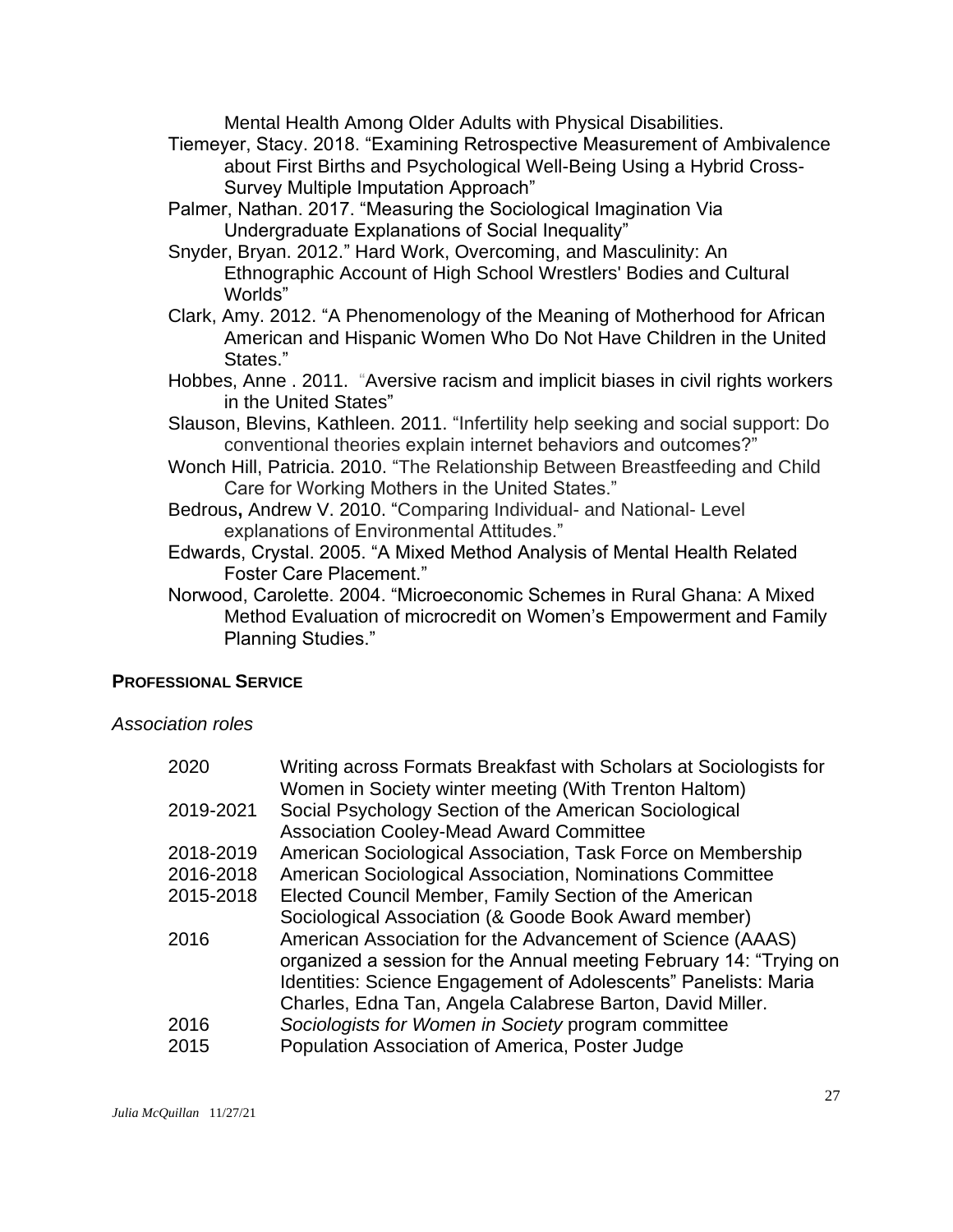| 2015      | Population Association of American, Discussant, Session 209 Work<br>& Families                |
|-----------|-----------------------------------------------------------------------------------------------|
| 2015-2017 | Sociologists for Women in Society (SWS) Nominations Committee                                 |
| 2012-2013 | Sociologists for Women in Society (SWS) Bylaws Strategic                                      |
|           | <b>Planning Committee</b>                                                                     |
| 2010-2013 | Sociologists for Women in Society (SWS) Publications Committee<br>(Co-Chair the last 2 years) |
| 2010-2019 | Editorial Board, Journal of Marriage and Family                                               |
| 2010      | Academic Association of Survey Research Organization.                                         |
|           | Membership and Advocacy Committee                                                             |
| 2010      | Goode Book Award Committee for the American Sociological                                      |
|           | <b>Association Family Section</b>                                                             |
| 2008-2010 | Membership Committee, Sociologists for Women in Society (SWS)                                 |
|           | Membership Committee - Analyzed membership patterns,                                          |
|           | conducted a membership survey, and wrote a report                                             |
| 2006-2011 | Editorial Board, Gender & Society                                                             |
| 2005-2007 | Nebraska State Director of the Midwest Sociological Society                                   |
| 2004      | Goode Book Award Committee for the American Sociological                                      |
|           | <b>Association Family Section</b>                                                             |
| 2002-2006 | Sociologists for Women in Society Social Action Committee                                     |

#### *Sessions organized*

- 2014 for 2015 "No Sex, Just a Baby" Thematic Session for the American Sociological Association.
- 2012 for 2013 "Pathways to Promotion to Full" Workshop. American Sociological Association Annual Meeting.
- 2012 for 2013 "Sociology of Reproduction" American Sociological Association Annual Meeting.
- 2012 for 2013 "Infertility and Childlessness: Determinants, Choices, Treatments and Consequences" for the 2013 Population Association of American Annual Meeting.
- 2012 "Sociological Perspectives on Parenthood and the Life Course" Midwest Sociological Association Meeting
- 2011 "Sociology of Parenthood" Midwest Sociological Society Annual Meeting.
- 2010 "Parenthood" for the Family section of the American Sociological Association.
- 2007 "NSF Advance Planning Meeting." University of Nebraska –Lincoln.
- 2006 "Analyzing Longitudinal and Panel Data: Options and Possibilities" for the Midwest Sociological Society
- 2005 "Meaning in Families" for the Family section of the American Sociological Association
- 2005 "ABS/SWS Sister-to-Sister Task force on Collaboration Opportunities" at the Sociologists for Women in Society meeting.

## *Departmental Service*

2012-2020 Chair, Department of Sociology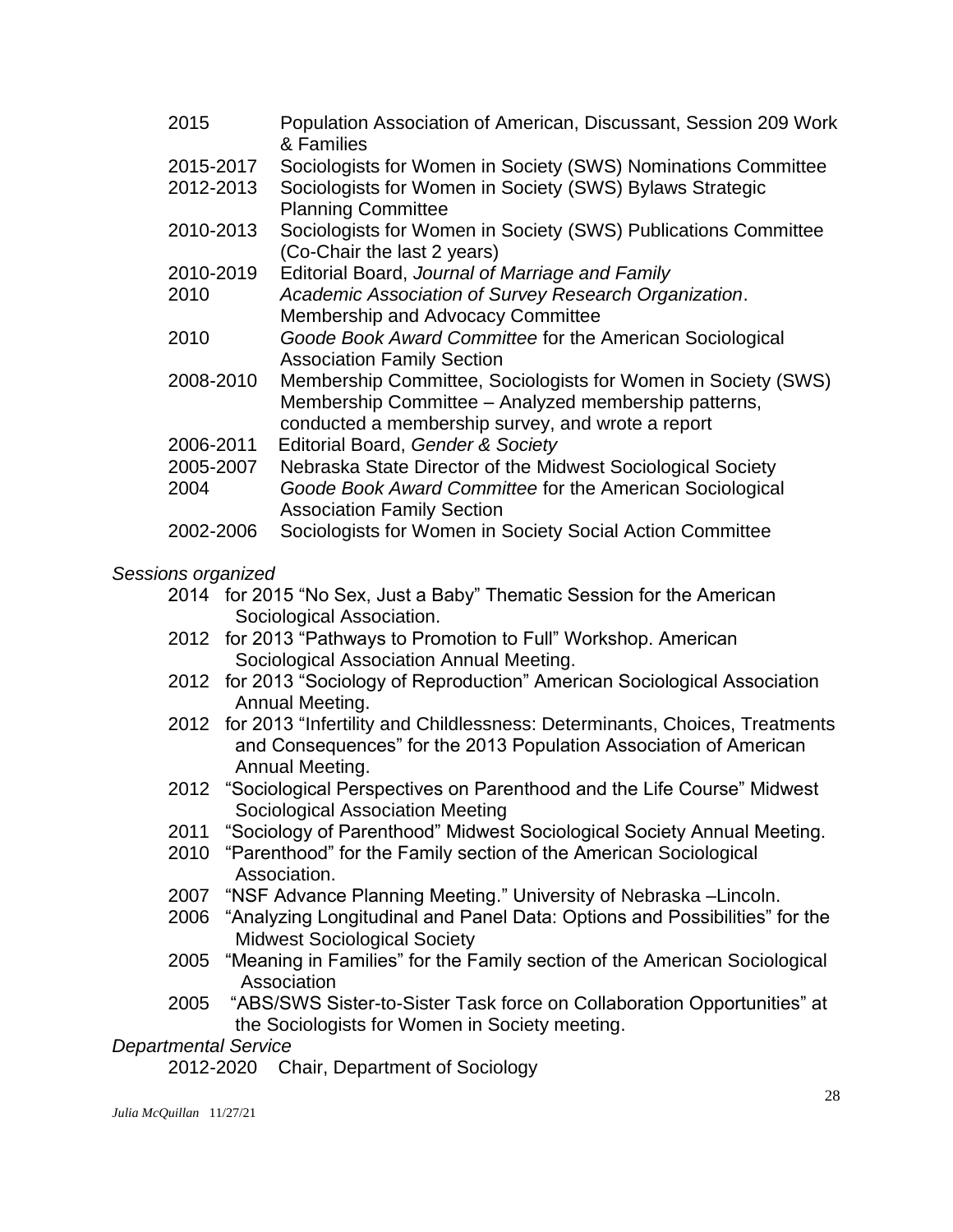| 2010-2012 | Sociology Department, Graduate Committee, member                    |
|-----------|---------------------------------------------------------------------|
| 2008-2010 | Sociology Department, Executive Committee, member                   |
| 2006      | Sociology Department, search chair, Advanced Statistics             |
| 2005      | Sociology Department, search chair, Health & Advanced Statistics    |
| 2004-2012 | Director, Bureau of Sociological Research (Co-Director: 2004, 2012) |
| 1998-2004 | Executive Committee, Bureau of Sociological Research                |
| 2003-2004 | Co-Chair, Bruhn Chair Search Committee                              |
| 2000-2002 | Chair, Resources and Planning Committee                             |
| 1998-2000 | Member, Graduate Committee                                          |
| 1994-1997 | Student Representative, Recruitment Committee, UCONN                |
| 1992-1993 | Student Representative, Executive Committee, UCONN                  |
| 1989-1991 | Student Representative, Colloquium Committee, UCONN                 |

*University Service*

| 2021      | Rural Prosperity Nebraska (RPN) Director and Program Leader<br><b>Search Committee</b>                                                     |
|-----------|--------------------------------------------------------------------------------------------------------------------------------------------|
| 2021      | Rural Prosperity Nebraska (RPN) (https://ruralprosperityne.unl.edu/)                                                                       |
| 2020      | <b>Tenured Faculty Research Team Member</b><br><b>COVID-19 Pandemic Evaluation Guidelines Working Group</b>                                |
|           | (appointed by the UNL Senior Vice Chancellor)                                                                                              |
| 2020      | Ngaruiya Family Fund Scholarship Committee                                                                                                 |
| 2020      | Search Co-Chair, Vice Chancellor for Student Affairs (halted)                                                                              |
| 2019      | Fulbright English for Graduate Studies (EGSP) Faculty/Fellow<br>Mixer Host, July 22, 2019                                                  |
| 2018-2019 | Diversity Advocacy Workgroup Member (Recommendations for the<br>new Vice Chancellor for Diversity and Inclusion)                           |
| 2018-2019 | EVC Ad Hoc Committee on Academic Freedom                                                                                                   |
| 2015-2019 | Department Executive Officer (DEO) Advisory Board, SVCAA                                                                                   |
| 2014      | Diversity Leadership Symposium discussion leader (Nov. 5 and 12)                                                                           |
| 2014      | ORED Faculty Retreat May 15-16; Planning team and Facilitator,                                                                             |
|           | Theme 2: Enhancing Lives: Integrating Research and Practice<br>across the Social, Behavioral, and Educational Sciences.                    |
| 2014-2016 | College of Arts and Sciences Dean's Executive Committee                                                                                    |
| 2013-2015 | University of Nebraska Achievement Banquet, Table host                                                                                     |
| 2012-2013 | Director, Survey Research, Statistics and Psychometrics (SSP)                                                                              |
| 2011      | Facilitated (With Jan Deeds) Planning a Civil Rights Conference<br>with the President's University Wide Gender and Diversity<br>Committees |
| 2011      | Search Committee, College of Arts & Sciences, UNL, Associate<br>Dean                                                                       |
| 2010-2012 | Arts and Sciences Dean's Executive Council                                                                                                 |
| 2008-2010 | <b>U-Wide Gender Equity Committee</b>                                                                                                      |
| 2008-2010 | Chancellor's Commission on the Status of Women                                                                                             |
|           |                                                                                                                                            |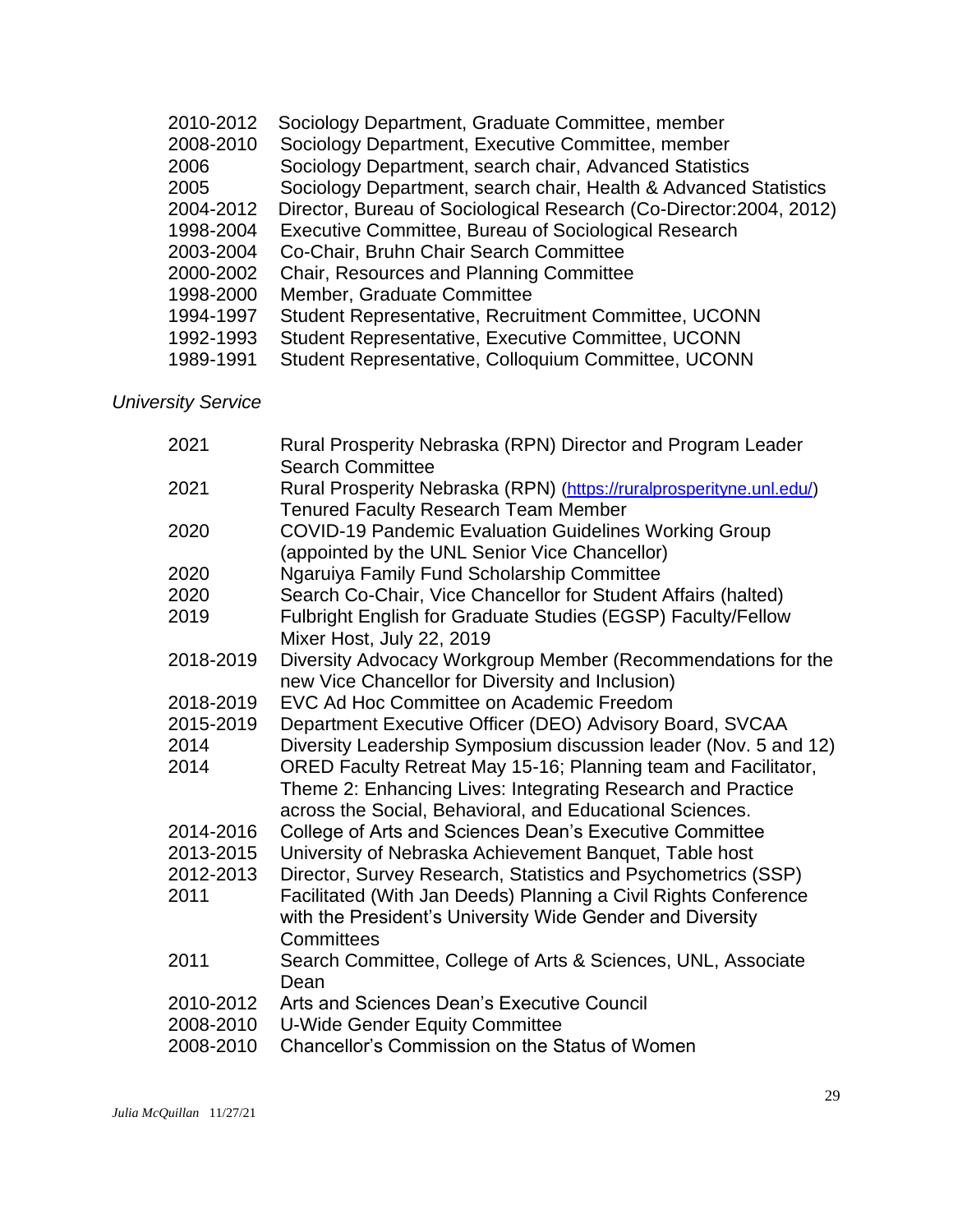| University of Nebraska Medical Center Leadership-Management<br><b>Series</b>        |
|-------------------------------------------------------------------------------------|
| Acting Director, Survey Research, Statistics and Psychometrics<br>(SSP)             |
| Search Chair, Survey Research, Statistics and Psychometrics<br>(SSP)                |
| Advisory Committee, Survey Research, Statistics and<br><b>Psychometrics (SSP)</b>   |
| College Committee on Academic Rights and Responsibilities                           |
| College Committee on Academic Distinction and Awards                                |
| President, Phi Beta Kappa                                                           |
| Vice President, Phi Beta Kappa                                                      |
| <b>Women's Studies Advisory Committee</b>                                           |
| Nominator, Lynn White for an Outstanding Research/Creative<br><b>Activity Award</b> |
| Faculty Member, Women's and Gender Studies                                          |
| <b>Graduate Fellowship Committee</b>                                                |
| Ronald E. McNair Advisory Committee                                                 |
|                                                                                     |

#### *Other Service to the Discipline*

2006-2021 External Reviewer for Tenure & Promotion Cases University of Central Florida (x4) University of Delaware (x2) University of Massachusetts (x1) University of California San Fransisco (x1) University of Connecticut Health Center (x1) University of Oklahoma (x1) University of Kansas (x1) Utah State University (x1) University of Main (x1) Florida Gulf Coast university (x1) University of Colorado-Denver (x1) Lehman College – CUNY (x1) Arizona State University (x1) State University of New York Polytechnic (x1) 2011 Academic Program Review, University of Massachusetts, Amherst, MA

- 2016 Academic Program Review, University of Wyoming, Laramie, WY
- 2017 Academic Program Review, University of Mississippi, Oxford, MS

## *Ad hoc Article Reviews for*

*American Journal of Sociology, American Sociological Review, Arthritis Care and Research, British Journal of Sociology, Children's Literature, Critical Sociology,*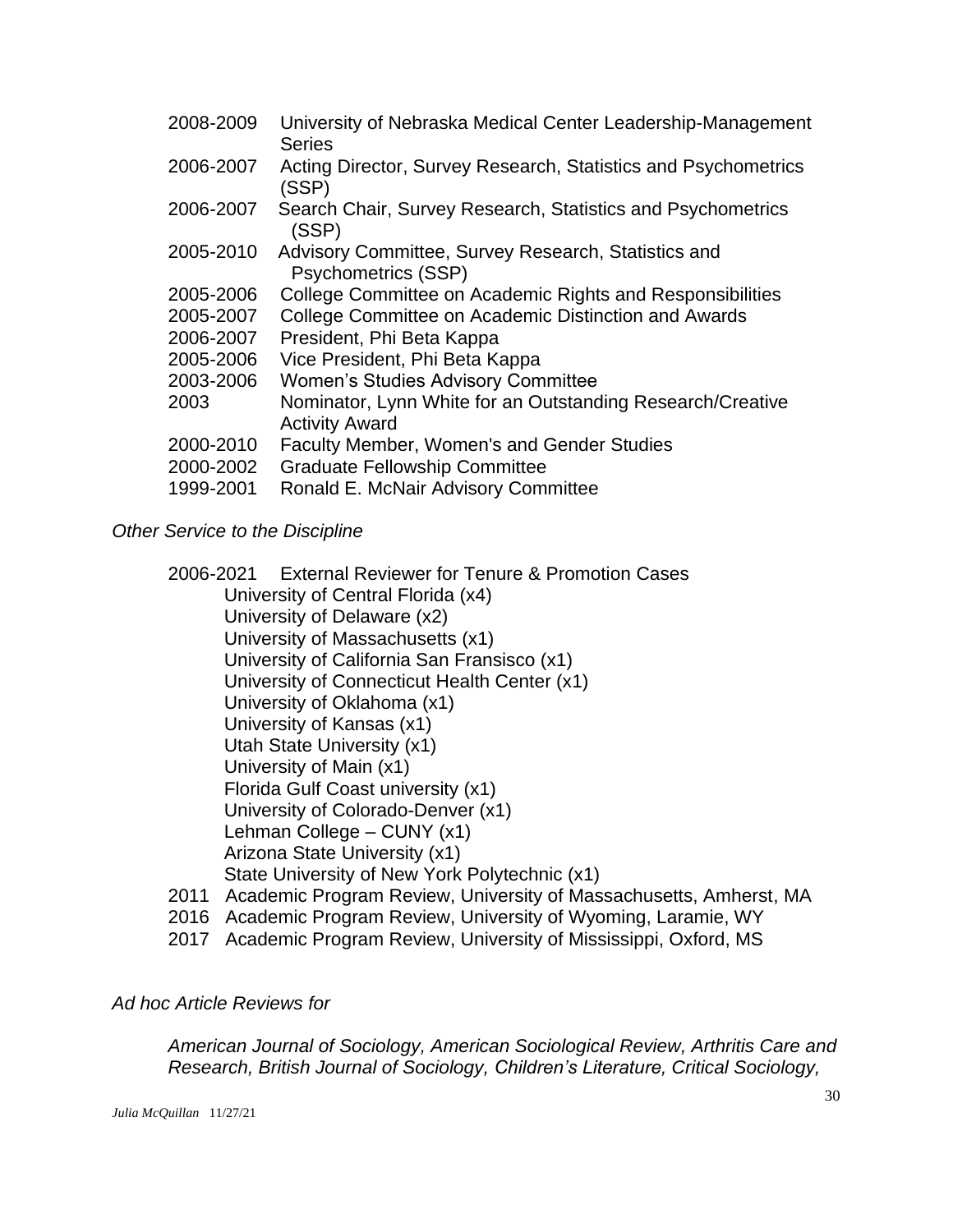*Demography, Gender & Society, Health Psychology, Human Reproduction, Journal of Family Issues, Journal of Marriage and Family, Journal of Population Development and Population Review, Journal of Reproductive Medicine, Masculinity, Perspectives on Sexual and, Reproductive Health, Population Studies, Sex Roles, Social Forces, Social Politics, Social Science and Medicine, The Sociological Quarterly, Women's Health: Research on Gender, Behavior, and Policy.*

#### *Grant Reviews*

NSF Panel 2019

#### *Ad Hoc Grant Reviews For*

Office of Research, University of Nebraska-Lincoln National Science Foundation Social Sciences & Humanities Council of Canada

#### *Professional Memberships*

American Association of Public Opinion Research (2007-2013) American Association of University Professors (Since ~ 2005) American Association of University Women (Since ~ 1997) American Sociological Association (Since 1991) Association of Academic Survey Research Organizations (2011-2013) Eastern Sociological Society (Intermittent since 1991) Midwest Sociological Society (Since 1998) National Council on Family Relations (Since 1998) Phi Beta Kappa (Since 1988) Population Association of America (Since ~ 2012) Society for the Study of Social Problems (Intermittent since 1991) Sociologists for Women in Society (Since 1991)

#### *Community Service*

| 2017      | Customer Profile on "VoiceDream"                                |
|-----------|-----------------------------------------------------------------|
|           | https://www.voicedream.com/customer-profile-dr-julia-mcquillan- |
|           | professor/#more-3709                                            |
| 2014      | Nebraska Association of Science Teachers, round table on        |
|           | engaging science materials, evaluating informal                 |
| 2014      | Lincoln Public Schools Science Teachers Gathering; Help to Host |
|           | and Presented Research on Science Identity among Adolescents    |
|           | (With Judy Diamond, Patricia Wonch Hill)                        |
| 2009–2012 | School Neighborhood Advisory Committee for Prescott Elementary  |
|           | School and the Community Learning Center                        |
| 2000-2002 | Healthy Kids 2010: Mayors Commission on Breastfeeding           |
|           |                                                                 |